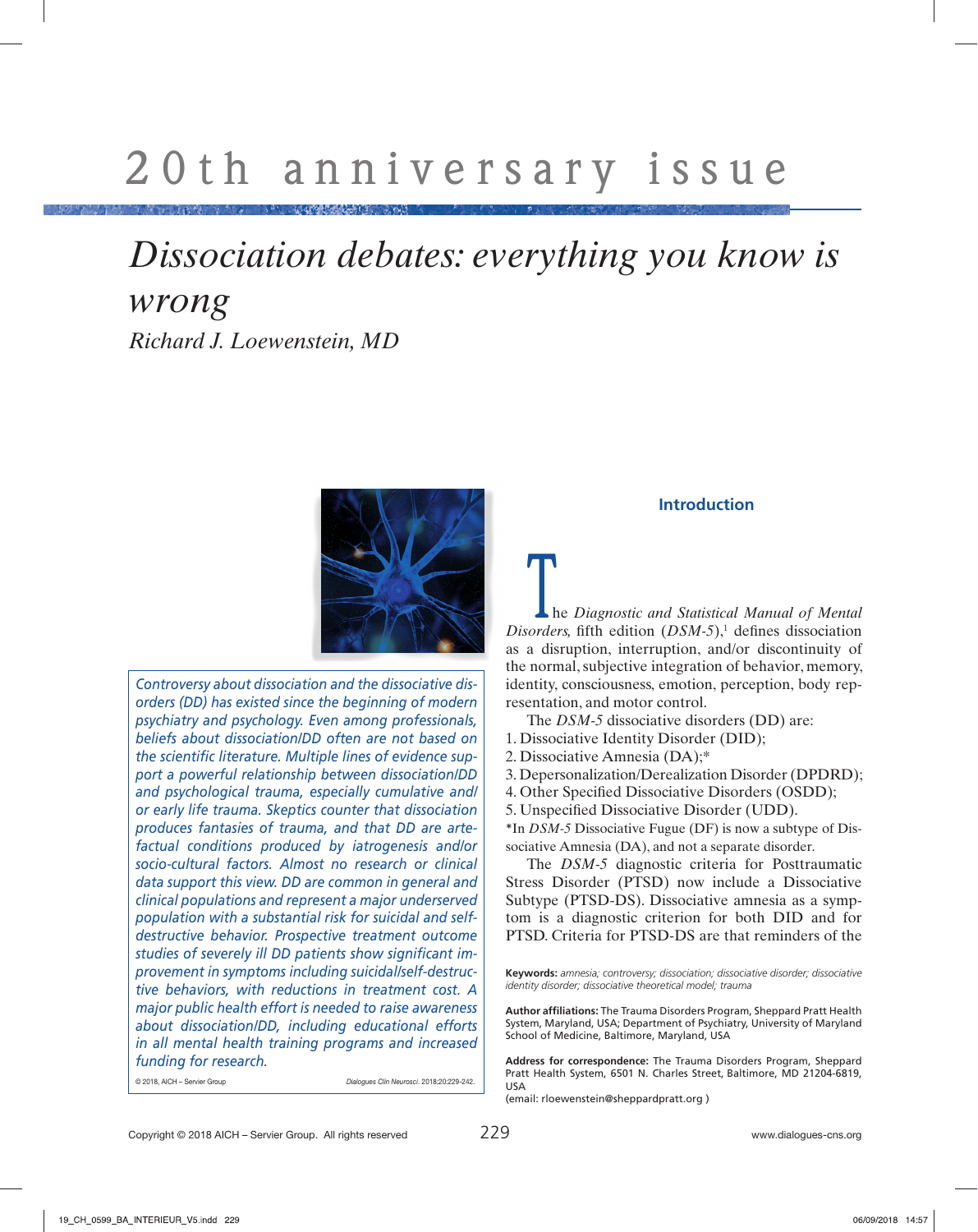PTSD Criterion A traumatic stressor lead to depersonalization/derealization symptoms. In *DSM-5*, the DD section is specifically placed after the Trauma-and-Stressor Related Disorders to show their relationship to traumatic experiences.<sup>1</sup>

Since first systematically described in the early 19<sup>th</sup> century, dissociative disorders and dissociation have been entangled not only in professional debates, but in controversies within the social, political, and cultural zeitgeist. The history of dissociation and dissociative disorders traverses the modern history of psychiatry and has been central to some of its most complex and controversial disputes.2,3 The dissociation debate centers on whether dissociation/DD are fundamentally related to psychological trauma or artefactually created conditions, with confabulated trauma memories.2

Few mental health training programs educate about dissociation and the diagnosis and treatment of DD. In the author's experience, many clinicians, researchers, journalists, and members of the public have beliefs about dissociation/DD founded on unexamined ideas and influenced by media portrayals. Often, both skeptical and naively credulous views of DD appear to be based on the media portrayal, not the scientific literature.

## **The Trauma Model (TM)**

The Trauma Model posits that dissociation is a psychobiological state or trait that functions as a protective response to traumatic or overwhelming experiences.4 Dissociation is most commonly conceptualized as a continuum from normal to pathological, with states of intense absorption, like spacing out while driving and missing an exit at one end, and severe dissociative disorders like DID at the other. Research supports an alternative: the Taxon Model positing two continua: normal and *pathological dissociation*. 5 The latter comprises a distinct group of highly traumatized individuals–about 3.5% of the general population– who endorse a specific cluster of symptoms consistent with severe dissociative psychopathology such as DID. These include severe depersonalization, recurrent amnesia for current experiences, and identity alteration.5 Dissociative symptoms, such as dissociative amnesia and depersonalization/derealization have been described trans-diagnostically.<sup>2,6</sup> Confusingly, the same terms used to describe these dissociative symptoms, are used for specific DD, such as DID, DA, and DP-DRD. In this review, the abbreviations DA and DP-DRD will be used when referring to the disorders; otherwise, the terms refer to symptoms.

The TM posits that dissociation mitigates the impact of trauma by psychobiologically sequestering information about trauma through protective activation of altered states of consciousness.Subsequently, dissociation segregates from ordinary awareness the full meaning and impact of traumatic events for the person.<sup>2</sup> There are empirically supported treatment models for severe DD, consistent with the TM.<sup>7,8</sup> Contrary to popular and skeptical belief, these do not prioritize "hypnosis for memory recovery" (see below).9,10 Severely ill DD patients' symptoms are usually markedly exacerbated by a sole focus on traumatic memories, often requiring inpatient hospitalization for stabilization.<sup>7,10</sup> TM treatment models emphasize safety from suicidal and selfdestructive behaviors, and stabilization of uncontrolled, overwhelming dissociative state shifting and PTSD intrusions.<sup>2,7,10,11</sup> Hypnosis is used primarily to help patients contain and modulate severe symptoms.<sup>2,7</sup>

# **Skeptical views of dissociation and dissociative disorder**

Skeptics view DD as an unscientific fad of the 1980s.<sup>9,12</sup> They propose three interrelated models to support this idea. In the Iatrogenic Model (IM) DID is viewed as a condition produced in highly hypnotizable, "fantasyprone," "suggestible" patients—many with Borderline Personality Disorder (BPD)—by clinicians who believe in "repressed memories" and "multiple personalities" using "risky" treatments like hypnosis for "recovered memory therapy" to exhume forgotten traumas as the primary treatment goal, but instead "implant" false memories.<sup>2,9,10</sup> "Fantasy-prone" is a specific construct from hypnosis and cognitive research, describing nonclinical samples of highly hypnotizable individuals with the ability to generate an extraordinarily vivid, compelling fantasy life with cognitive slippage and difficulty discerning the difference between internal and external experience.7 This dissociation "epidemic" is based on "Freudian" ideas of complete repression of traumatic memories, that are revealed under hypnosis.<sup>9</sup> The Sociocognitive Model (SCM) posits that psychotherapy is not necessary for the development of severe DD. North American culture—with its media focus on childhood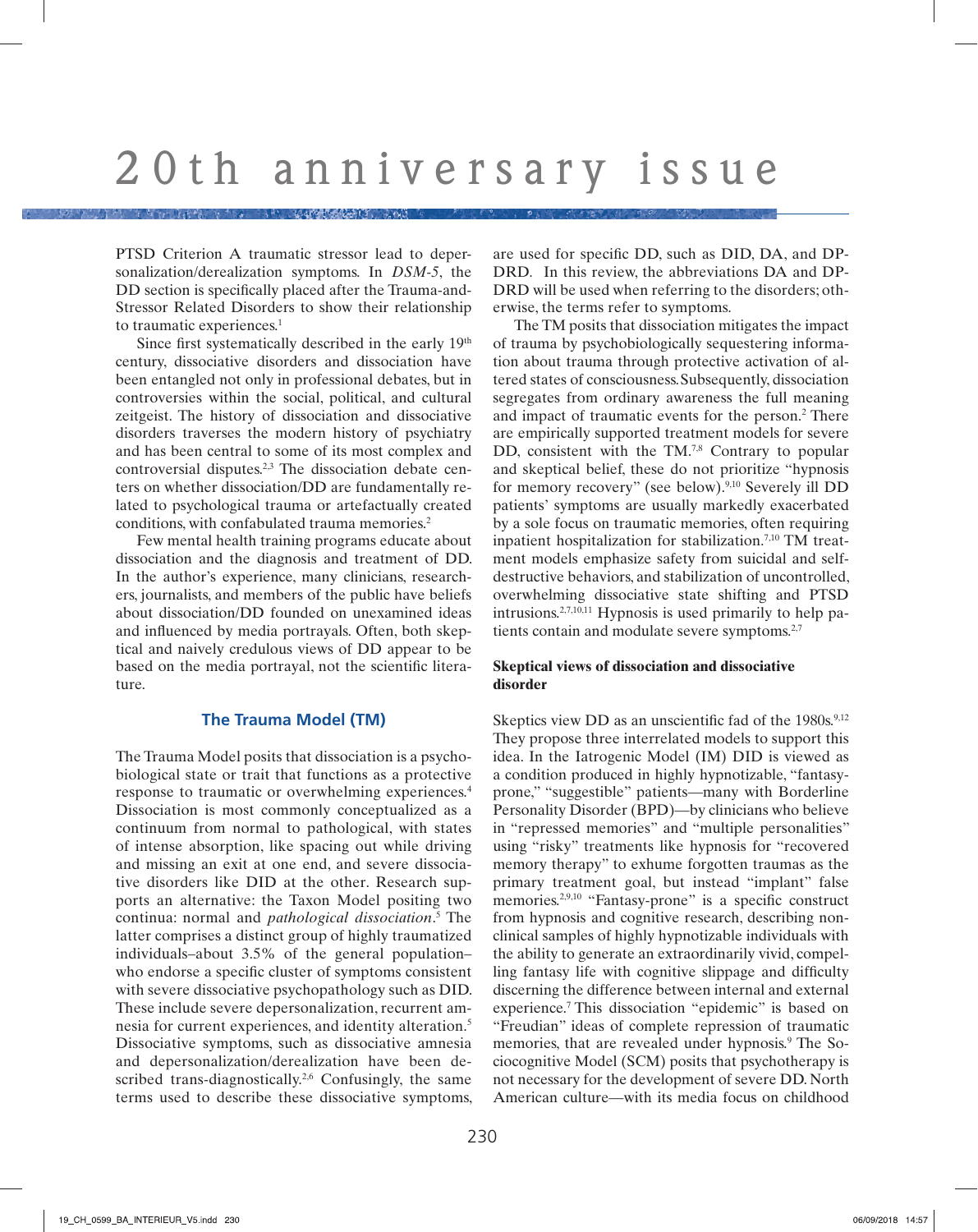sexual abuse, "repressed memories", and "multiple personalities"—is sufficient to cause highly suggestible people to develop the belief that they have dissociative conditions.13 The Fantasy Model (FM) conceptualizes dissociation as a cognitive trait that leads to fantasies/ confabulations of traumatic experiences.14

Proponents of the IM/SCM/FM claim that minimal data support the relationship of trauma and dissociation.9,13 They posit that there are no psychological processes to explain amnesia for trauma, that traumatic experiences "are remembered too well."12 Treatment involves ignoring the DD and trauma symptoms, debunking the false memories, focusing on "everyday" problems, reunification with "falsely accused" family members, and treatment of "real" psychiatric disorders such as depression.<sup>12</sup> In this view, the "decline" of the DD after the 1980s was the typical course of a fad.<sup>9</sup>

#### **What does the historical record tell us?**

DD are among the oldest reported psychiatric disorders with case reports appearing at the end of the 18<sup>th</sup> century and extensive descriptions in the medical literature of the 19<sup>th</sup> century.<sup>3</sup> Nineteenth-century controversies included whether hysteria should be conceptualized as dual consciousness (dissociation), somnambulism (ie, hypnotic states), or hysteria (somatoform symptoms).<sup>2,3</sup> Ultimately, somatoform hysteria became the unifying framework for all these conditions.2,3 Nineteenthcentury controversies about hysteria parallel modern ones. Was hysteria related to psychological trauma—including sexual trauma? Was it due to frustrated and/or repressed sexuality in women, or female sexual overindulgence? Was it an artifact of suggestion on impressionable women?2,3

#### **Charcot/Babinski/Janet/Freud**

Neurologist Jean-Martin Charcot's work with impoverished hysterical patients at La Salpetrière Hospital in Paris from the 1860s to his death in 1893 has become a part of the cultural history of psychiatry.2,3,15 Charcot viewed hysteria as a neurological disease but later posited psychological and posttraumatic factors as etiological. He viewed hypnotic susceptibility as a core feature of hysteria.2,3,15 After Charcot's death, Josef Babinski replaced Charcot at La Salpetrière, and defined hysteria (and dissociation) as produced by "suggestion," ameliorated by "persuasion," and exacerbated by hypnosis.<sup>2,3</sup> Since then, the generally accepted historical view has been that Charcot's patients were highly suggestible women and that most of their hysterical symptoms were an artefactual production of the setting and social demands to perform for Charcot.2,3,15,16 They are believed to have disappeared by the end of  $19<sup>th</sup>$  century.<sup>2,3,15,16</sup>

Pierre Janet, also at La Salpetrière, viewed traumatic experiences as central to hysterical and dissociative phenomena, and developed a conceptual and psychotherapeutic model whose basic elements are similar to the modern TM.2,3,17 Sigmund Freud was influenced by Charcot and, early on, by Janet.2,3 Contrary to the IM/SCM/ FM attributions, Freud renounced the idea that repressed memories of childhood sexual trauma caused hysteria, ascribing these memories to Oedipal fantasies.<sup>2,3</sup> Early on, he eschewed hypnosis, as have his followers. Many contemporary psychoanalysts express skepticism about trauma-based conceptualizations of dissociation.18

#### **Historical research**

#### *Charcot's patients*

Historical research on the medical records of Charcot's patients at La Salpetrière support the TM.19,20 This has documented extreme early and later life sexual, physical, medical and emotional trauma, injuries from serious accidents, sexual exploitation, massive traumatic losses, neglect, deprivation, and social marginalization among these impoverished women.<sup>19,20</sup> Many were also likely affected by wartime trauma, including the shelling of Paris in 1870 during the Franco-Prussian War, and exposure to the urban street battles, summary executions, and bombing of Parisian working class neighborhoods during the Paris Commune in May, 1871.<sup>19,20</sup>

#### *Wartime trauma and dissociation*

Until the latter part of the 20<sup>th</sup> century, except during wartime, there was decreased professional attention to dissociation, with the dissociative conditions seen as rare and exotic.2 Babinski's theories lost many followers when all hysterical and dissociative symptoms were found in the battlefield ("shell shock") casualties of World War I.2,3 In every subsequent war, psychogenic (dissociative) amnesia, fugue, depersonalization/derealization, hysterical (somatoform), and in modern studies, significant rat-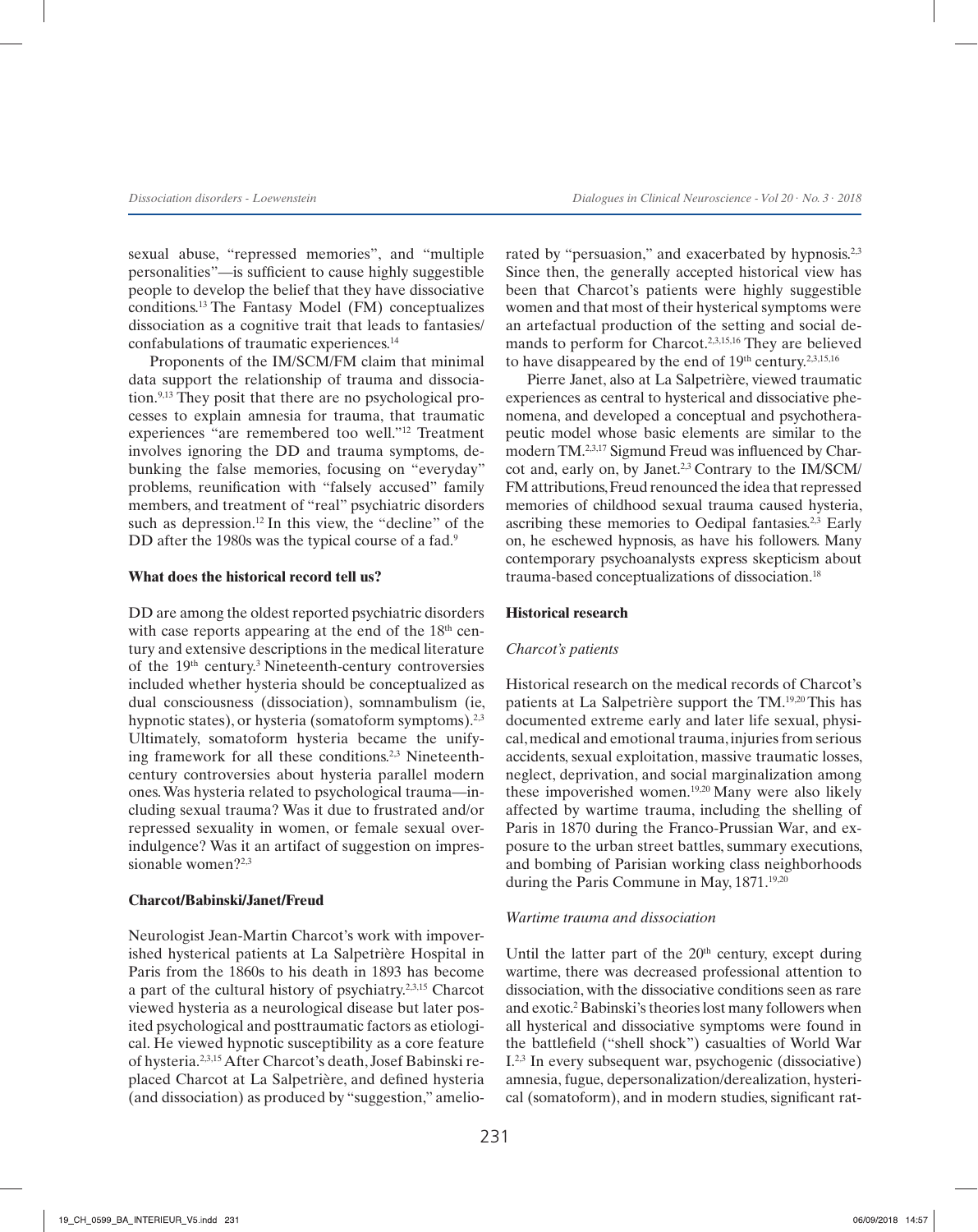ing-scale elevations in dissociative symptoms have been reported in case series and systematic, international studies of soldiers in the immediate aftermath of combat, or as part of posttraumatic disorders related to war. This includes World War II, the Korean War, the Vietnam War, the 6-day Arab-Israeli War, Iran-Iraq War, the Gulf War, and Iraq and Afghanistan Wars.2 Dissociative symptoms, such as amnesia, have also been reported in survivors of the European and Cambodian Holocausts, $21,22$  in refugees and survivors of torture,<sup>23,24</sup> and among many other traumatized populations.<sup>2,3</sup>

# **Modern interest in dissociation and dissociative disorders**

Modern study of dissociation results from several factors. Systematic, psychiatric attention to childhood maltreatment began in the 1960s with the description of the "Battered Child Syndrome" in 1962.<sup>25</sup> In the 1970s, feminist scholars, psychiatrists and psychologists debunked the Freudian theory that reports of childhood sexual abuse were primarily based in oedipal fantasies.<sup>26</sup> In 1980, the *DSM-III* added the diagnosis of PTSD–with psychogenic amnesia as a criterion symptom–discarded the term hysteria and created diagnostic categories for Somatoform and Dissociative Disorders*.* After the publication of the *DSM-IV*, the terms Psychogenic Amnesia and Psychogenic Fugue were replaced by Dissociative Amnesia (DA) and Dissociative Fugue (DF), respectively. Multiple Personality Disorder (MPD) was replaced by Dissociative Identity Disorder (DID). Returning Vietnam veterans brought wartime trauma and the diagnosis of PTSD into psychiatric and cultural awareness.27 Rigorous research on hypnosis in the 1950s and 1960s began to move hypnosis into the mainstream of psychology and psychiatry.28 The publication of *Sybil*<sup>29</sup> in 1976, and the subsequent television and movie productions based on it, ignited public interest in what was then known as Multiple Personality Disorder, although this has been cited by skeptics as part of the social contagion producing DID.9

### **Modern skepticism about dissociation and dissociative disorders**

In the early 1990s, skeptical views of dissociation and DD emerged with the rise of "False Memory Syndrome"  $(FMS)$ ,<sup>12</sup> supported by an organized group, many of whose members had been "accused" – some in the courts - by their children of childhood sexual abuse, and academics and clinicians who supported them.<sup>2</sup> An extensive, highly publicized backlash occurred with promulgation of a legal theory where "recanting" former patients and/or "accused" parents sued mental health providers for malpractice and/or alienation of affections, alleging that the clinicians "implanted" false memories of childhood sexual abuse and created iatrogenic DD diagnoses. A cadre of attorneys and their experts divided up the country, seeking plaintiffs to bring these suits in local jurisdictions.

This legal theory was a counterpoint to a theory that survivors of childhood abuse could sue perpetrators outside the statute of limitations if they had completely "repressed" memories of abuse, and only recollected them later on, although dissociative autobiographical memory disturbances are often characterized by partial and/or fragmented recall.<sup>2</sup> "False-memory" views continue to have considerable following in standard psychology textbooks, the media, and among many mental health professionals.2

In fact, False-Memory Syndrome as a clinical construct has never been operationalized, studied, or validated.2 Only one study investigated the clinical characteristics of "retractors" of abuse allegations.2,30 These patients had significant personality disorders and embraced the victim role, looking externally for explanation of their problems: first by "accusing" their parents, sometimes through lawsuits, and, subsequently, by suing their clinicians. Retractors had long psychiatric histories, including documented PTSD, somatoform, dissociative, and factitious symptoms. In treatment, most dissociative and posttraumatic symptoms had improved, but the characterological issues had not been adequately addressed.<sup>2,30</sup>

# **What are the data on dissociation and dissociative disorders?**

## **Scientific study of dissociation**

Beginning in the 1980s, researchers on dissociation and DD developed a number of reliable and valid symptom self-report inventories, structured and semi-structured diagnostic interviews, and self-report diagnostic inventories to assess state and trait dissociation and DD in children, adolescents, and adults (See ref 2 for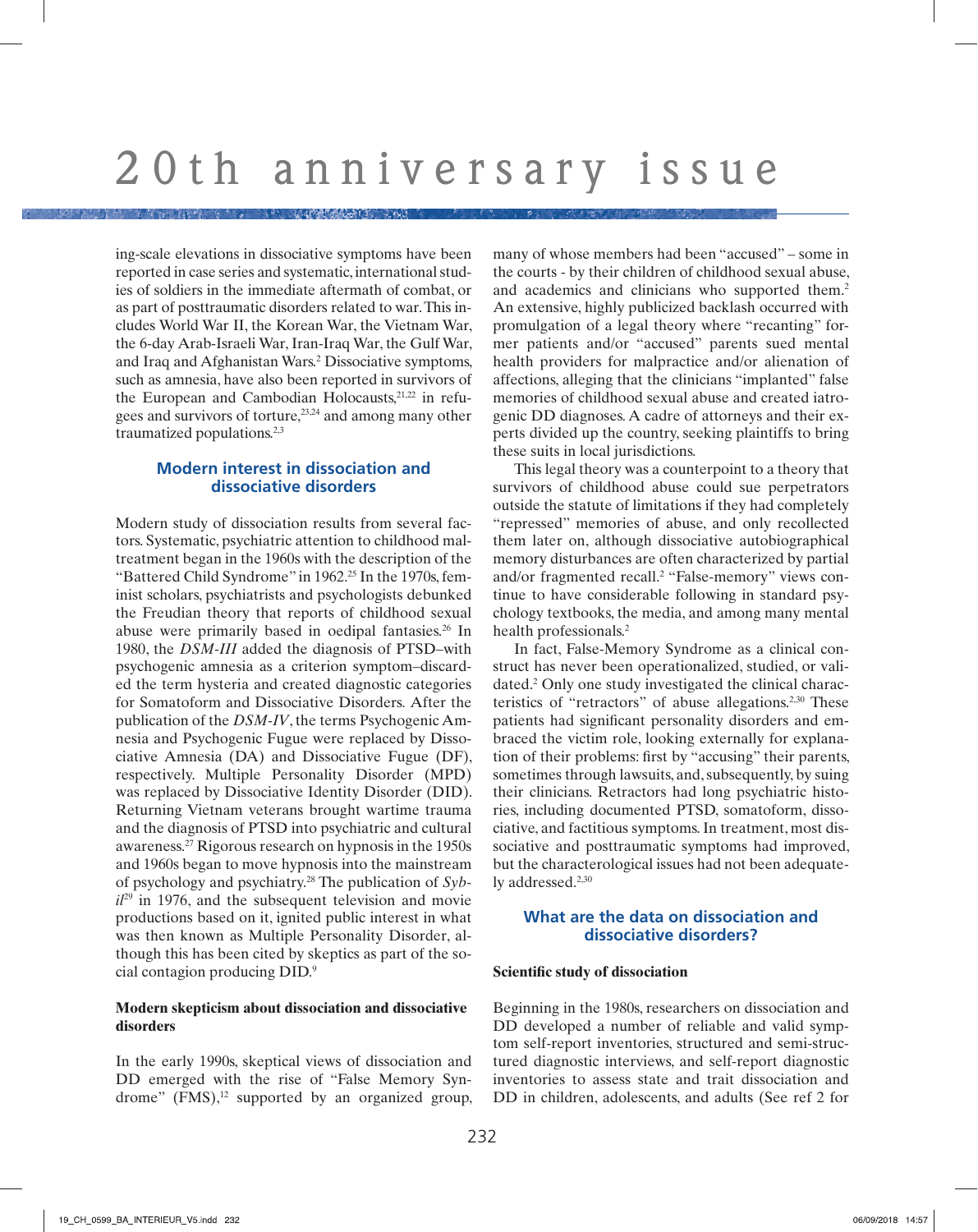a full review). Use of these measures, in international clinical and general population samples in the USA, Canada, China, Europe, Latin America, Japan, Korea, Israel, Turkey, Taiwan, Australia, and New Zealand (among others) have identified cross-cultural samples of individuals with DD.2,32 Measures include the Dissociative Experiences Scale (DES), 6,33 the DES-Taxon Scale (DES-T),<sup>5</sup> the Adolescent DES  $(A-DES),^{34}$  the Dissociative Disorders Interview Schedule (DDIS),<sup>35</sup> the Clinician Administered Dissociative States Scale (CADSS),36 and the Structured Clinical Interview for DSM Dissociative Disorders (SCID-D).<sup>31</sup>

In these studies, higher dissociation scores and/or a DD diagnosis were strongly linked to acute and/or chronic traumatic experiences.<sup>2</sup> In retrospective, prospective, international, cross-cultural studies of traumatized populations–including children, adolescents, and adults–greater trauma severity and chronicity is generally associated with increased dissociative symptoms, higher dissociation scores on standard measures, and a diagnosis of a DD.2,32 Studies have included victims of childhood maltreatment and/or neglect, adult rape, combat, prisoner-of-war (POW) experiences, torture, trafficking, genocide, civilian dislocation during wartime, repeated painful medical procedures, accidents, and natural disasters.2,32 Studies show that earlier and cumulative trauma, as well as early life attachment pathology, particularly Disorganized (Type D) Attachment strongly predict elevated dissociation scores on standardized measures in later life, and/or development of a DD.2,37,38

# **Epidemiological studies**

## **General population studies**

Random samples of the general population in Canada and Turkey (female sample, 50% of whom were illiterate) found a life-time prevalence of DD of 12.2% and 18.3% respectively. A general population study in New York State found a 1-year prevalence of 9.1% for the DD.2,32,39 In Canada and New York, prevalence of DID was 1.3% and 1.5% of the population. In Turkey, the lifetime prevalence of DID was 1.1% and the prevalence of DSM-IVTR Dissociative Disorder Not Otherwise Specified (DDNOS) "with multiple personality states" was 4.1%. The *DSM-5* diagnostic criteria for DID were modified to decrease DDNOS diagnoses. Under *DSM-5* diagnostic criteria, the prevalence of DID in this sample of Turkish women could be higher than 1.1% (*Table I*).39,40

A large, prospective Finnish general population study found a point prevalence for "pathological dissociation," as measured by the DES-T, of about 3.5%, initially and at 3-year follow-up. Higher dissociation scores were significantly associated with depression and suicidality.41 Conventional belief associates dissociation with female sex. In this study, males and females did not differ on rates of pathological dissociation. A large international WHO study found that the Dissociative PTSD Subtype was found more commonly in males.47 In a related study of a large sample of Finnish adolescents, 5.5% had the highest scores on the A-DES.<sup>42</sup> High A-DES scores characterized a group with higher rates of self-injury, substance and alcohol abuse, smoking, poor school performance, and social isolation.<sup>43</sup> Studies in military, clinical, and nonclinical samples have found a strong relationship between dissociation and suicidal and self-destructive behaviors, even after controlling for the known relationship between self-destruction and childhood and adult trauma.<sup>44-46</sup>

#### **Studies of DD in clinical populations**

In clinical populations, international epidemiological studies in North America, Europe, the Middle East, and Asia show that DD are readily found in adolescent, adult inpatient, residential, outpatient, substance abuse, and emergency department populations (*Table II*).<sup>39</sup> In most of these studies, probable DD patients were identified by using the DES or A-DES for screening. DD diagnoses were established by administering diagnostic interviews to patients scoring above a specific DES cutoff score. In these clinical studies, DD prevalence ranged from 4.6% to 46% across diverse samples (eg, private, community, state hospital), with DID from 0.4% to 14%.39

These epidemiological studies do not fit the IM/ SCM/FM paradigms. Few subjects had previously been recognized as having a DD or were in specialized DD psychotherapy. They were identified by reliable and valid screening and diagnostic inventories. Several US samples were drawn from state hospitals or university clinics for impoverished chronically mentally ill patients.39 Subjects from Turkey or China would have had little exposure to North American media depicting DD (*Table II*).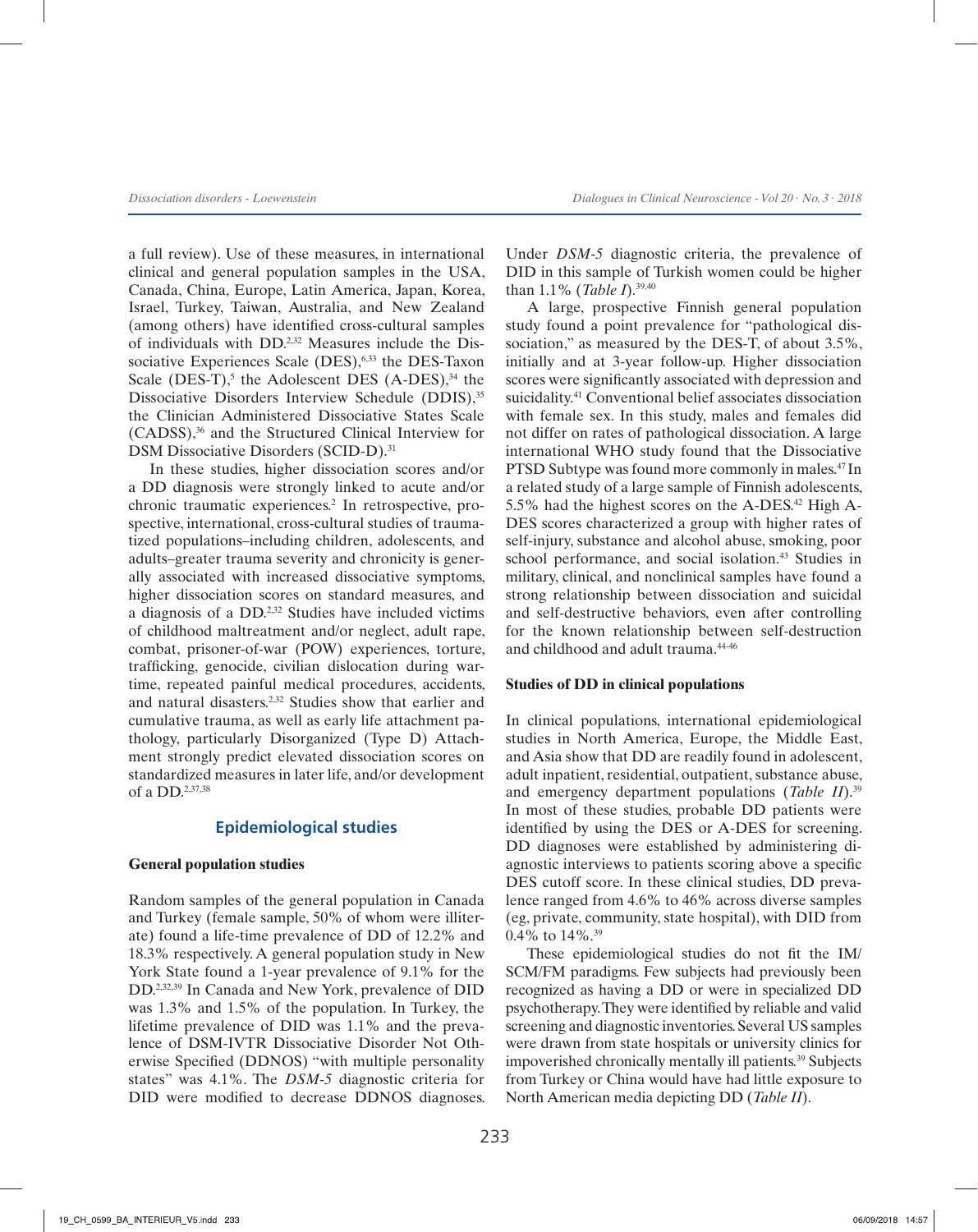#### **Psychobiology of dissociation**

 A number of lines of evidence support conceptualizing dissociation as the human equivalent of the animal "freeze" or "feigning death," protective response in the face of life-threatening danger, where fight/flight has failed or would be more dangerous.<sup>2,48</sup> Autonomic changes may include a decrease or no change in blood pressure, heart rate, heart rate variability, lowered skin conductance, and decrease in skeletal muscle tone.<sup>2,48</sup> The polyvagal theory of Stephen Porges posits that, as fight-flight sympathetic stress responses fail, dominance by the primitive vagal parasympathetic system results, leading to the freeze response.49 This may result in a shut-down state characterized by dense trance, increase in pain threshold, and stupor – even to the extent of catatonic-like nonresponding.2,48

Genetic, developmental, neurobiological and psychophysiological studies have supported a model

| Study                                                                       | Ross <sup>71</sup> (1991)<br>Winnipeg,<br>Canada | Johnson et al<br>$(2006)^{72}$<br>New York<br>State, USA | Sar et al<br>$(2007)^{40}$<br>Sivas,<br>Turkey | Maaranen et al<br>(2005, <sup>73</sup> 2005A*, <sup>74</sup><br>2008) <sup>41</sup><br>Kuipio, Finland | Tolmunen<br>et al<br>(2007, 2008)42,43<br>Kuipio, Finland  |  |
|-----------------------------------------------------------------------------|--------------------------------------------------|----------------------------------------------------------|------------------------------------------------|--------------------------------------------------------------------------------------------------------|------------------------------------------------------------|--|
| <b>Measures</b>                                                             | DES and<br><b>DDIS</b>                           | DES,<br>SCID-D,<br>SCID-II, GAF                          | DDIS, SCID-<br>PTSD, and<br>SCID-II            | <b>DES</b><br>DES-T<br><b>BDI</b><br><b>TAS</b><br>SDO*<br><b>ACE</b>                                  | A-DES<br><b>YSR</b><br>Drug/Etoh History<br>Scale for NSSI |  |
| Number of subjects                                                          | 502                                              | 658                                                      | 628<br>(female)                                | 2001<br>1497 (2008)<br>1585*                                                                           | 4214<br>(Adolescents)                                      |  |
| <b>Diagnosis</b>                                                            | Subjects (%)                                     | Subjects (%)                                             | Subjects (%)                                   | Subjects (%)                                                                                           | Subjects (%)                                               |  |
| <b>Pathological Dissociation</b>                                            |                                                  |                                                          |                                                | 3.4<br>3.7<br>$4.1*$                                                                                   |                                                            |  |
| Dissociative amnesia                                                        | 6.0                                              | 1.8                                                      | 7.3                                            |                                                                                                        |                                                            |  |
| Dissociative fugue                                                          | 0                                                | $\mathbf 0$                                              | 0.2                                            |                                                                                                        |                                                            |  |
| Dissociative identity disorder                                              | 1.3                                              | 1.5                                                      | 1.1                                            |                                                                                                        |                                                            |  |
| Depersonalization disorder                                                  | 2.8                                              | 0.8                                                      | 1.4                                            |                                                                                                        |                                                            |  |
| Dissociative disorder not oth-<br>erwise specified (NOS)                    | 0.2                                              | 4.3                                                      | 8.3                                            |                                                                                                        |                                                            |  |
| Dissociative disorder NOS<br>with multiple personality<br>states            |                                                  |                                                          | 4.1                                            |                                                                                                        |                                                            |  |
| Dissociative disorder NOS<br>with indirect cues for person-<br>ality states |                                                  |                                                          | 2.4                                            |                                                                                                        |                                                            |  |
| Derealization without deper-<br>sonalization                                |                                                  |                                                          | 1.1                                            |                                                                                                        |                                                            |  |
| Dissociative trance disorder                                                |                                                  |                                                          | 0.6                                            |                                                                                                        |                                                            |  |
| All dissociative disorders                                                  | 12.2                                             | 9.1                                                      | 18.3                                           |                                                                                                        | 5.5 (highest dissociation)                                 |  |

**Table I.** Dissociative Disorders in the General Population. Adapted from Loewenstein et al (2017).<sup>2</sup> ACE, Adverse Childhood Experiences Scale; A-DES; Adolescent Dissociative Experiences Scale; BDI, Beck Depression Inventory; DDIS, Dissociative Disorders Interview Schedule; DES, Dissociative Experiences Scale; DES-T, DES Taxon Scale; GAFS, Global Assessment of Functioning Scale; SCID-D, Structured Clinical Interview for DSM-IV-TR Dissociative Disorders; SCID-PTSD; Structured Clinical Interview for DSM-IV-TR PTSD; SCID-II, Structured Clinical Interview for DSM-IV-TR Axis II Personality Disorders; SDQ, Somatoform Dissociation Scale; TAS, Tellegen Absorption Scale; YSR, Youth Self Report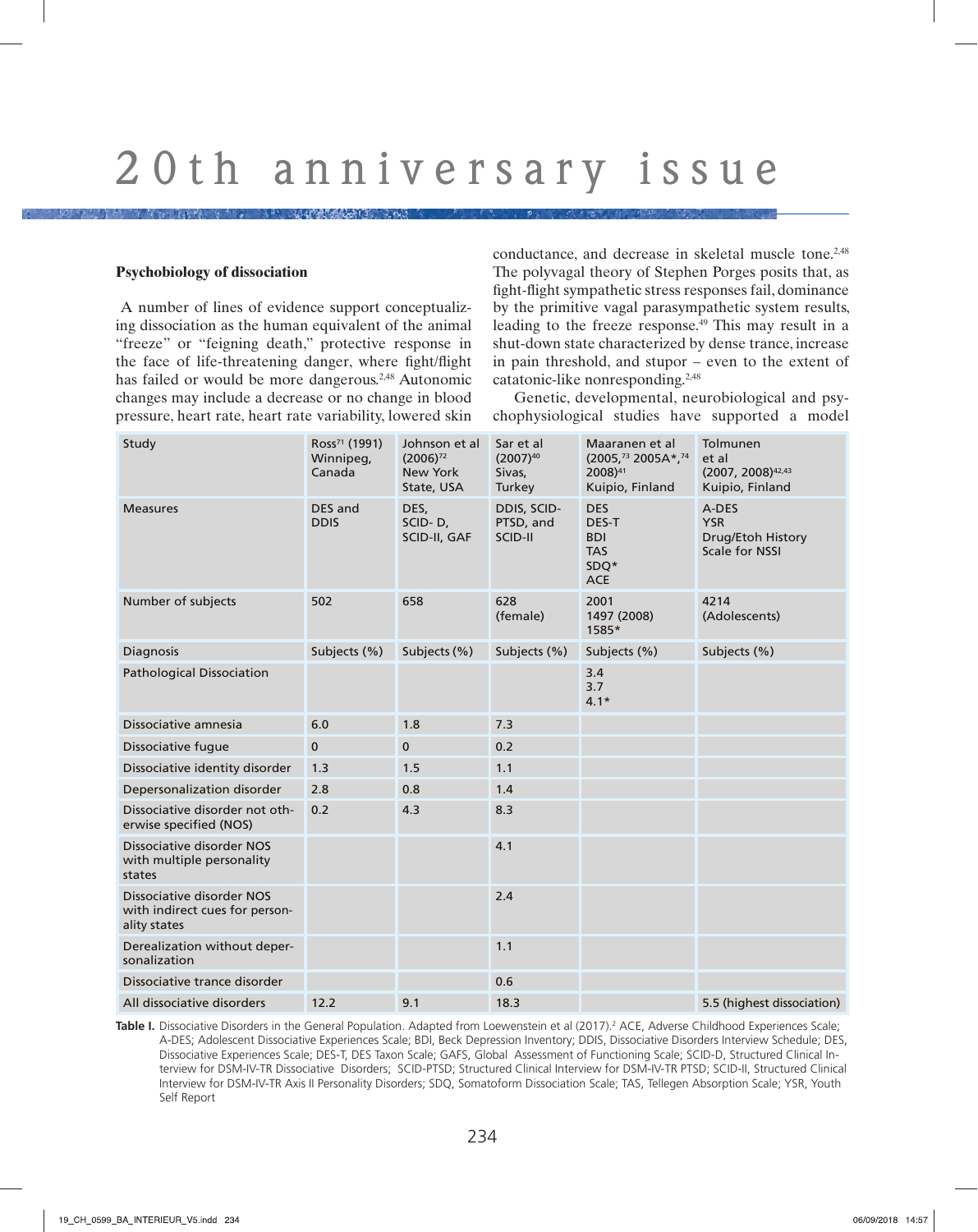where repeated chronic trauma, often in the setting of captivity, eg, childhood maltreatment, intimate partner violence (IPV), and/or trafficking experiences, may lead to a preferential freezing/dissociative response to threat.2 In a study of 298 rape victims seen in a specialized emergency clinic within 1 month of the rape, 70% reported tonic immobility (TI), and 48% an extreme

tonic immobility response during the rape. Women with a history of childhood or adult sexual assault were twice as likely to report tonic immobility. TI predicted the development of PTSD and depression. TI subjects reported high rates of detachment from themselves and/or the rape, as well as numbness and lack of pain perception.<sup>50</sup>

| Study                                                | Inclusion<br>Rate | $# ap-$<br>proached | Diagnostic<br>Instrument | <b>DES</b><br>cutoff     | <b>DID</b>              | All DD                  | Mean<br><b>DES</b>         | SD<br><b>DES</b>  | $>$ DES <sup>(a)</sup> |
|------------------------------------------------------|-------------------|---------------------|--------------------------|--------------------------|-------------------------|-------------------------|----------------------------|-------------------|------------------------|
| <b>Inpatient Studies</b>                             |                   |                     |                          |                          |                         |                         |                            |                   |                        |
| Ross et al (Canada) 1991 <sup>75</sup>               | 61.8%             | 484                 | <b>DDIS</b>              | 20                       | 5.4%                    | 20.7%                   | 14.6                       | 14.2              | 30.1%                  |
| Saxe et al (USA) 199376                              | 64.0%             | 172                 | <b>DDIS</b>              | 25                       | 4.0%                    | 13.0%                   | —                          | $\qquad \qquad -$ | 15.0%                  |
| Latz et al (USA) 1995 <sup>77</sup>                  | 99.0%             | 176                 | <b>DDIS</b>              | $\overline{\phantom{0}}$ | 12%                     | 46%                     |                            |                   |                        |
| Modestin et al (Switzer-<br>land) 1996 <sup>78</sup> |                   | 207                 | <b>DDIS</b>              |                          | 0.4%                    | 5.0%                    | 13.7                       | 13.5              | 12.0%                  |
| Rifkin et al (USA) 1998 <sup>79</sup>                | 63%               | 150                 | SCID-D                   |                          | 1.0                     |                         |                            |                   |                        |
| Tutkun et al (Turkey)<br>199880                      | 63.6%             | 166                 | <b>DDIS</b>              | 30                       | $5.4\%$ (a) 5           | $10.2\%$ <sup>(a)</sup> | 17.8                       | 14.9              | 14.5%                  |
| Friedl et al (Netherlands)<br>200081                 | 50.4%             | 122                 | SCID-D                   | 25                       | 2.0%                    | 8.0%                    | 20.0                       | 18.1              | 29.5%                  |
| Ross et al (USA) 2002 <sup>82</sup>                  | 51.6%             | 407                 | <b>DDIS</b>              |                          | 7.5%                    | 40.8%                   |                            |                   |                        |
| Lipsanen et al (Finland)<br>200483                   |                   | 39                  | <b>DDIS</b>              |                          |                         | 21.0%                   |                            |                   |                        |
| Ginzburg et al (Israel)<br>201084                    | 84.0%             | 120                 | SCID-D                   |                          | 0.8%                    | 12.0%                   | 20.9                       | 18.7              |                        |
| Yu et al (China) 2010 <sup>85</sup>                  | 96.0%             | 569                 | <b>DDIS</b>              | Weighted <sup>(c)</sup>  | $0.53\%$ <sup>(a)</sup> | $15.3\%$ <sup>(a)</sup> | $\overline{\phantom{0}}$   |                   |                        |
| <b>Outpatient Studies</b>                            |                   |                     |                          |                          |                         |                         |                            |                   |                        |
| Sar et al (Turkey) 2003 <sup>86</sup>                | 81.5%             | 150                 | <b>DDIS</b>              | 30                       | $2.0\%$ <sup>(a)</sup>  | $12.0\%$ <sup>(a)</sup> | 15.3                       | 14.0              | 15.3%                  |
| Sar et al (Turkey) 200087                            | 79.5%             | 240                 | SCID-D                   | 25                       | 2.5%                    | 13.8%                   | 20.0                       | 18.9              | 27.9%                  |
| Lipsanen et al (Finland)<br>200483                   |                   | 39                  | <b>DDIS</b>              |                          |                         | 14.0%                   |                            |                   |                        |
| Foote et al (USA) 2006 <sup>88</sup>                 |                   | 82                  | <b>DDIS</b>              |                          | 6.0%                    | 29.0%                   | $\overline{\phantom{0}}$   |                   |                        |
| Sar et al (Turkey) 2014 <sup>89</sup><br>adolescents | 62.9%             | 116                 | SCID-D                   | N/A                      | 16.4%                   | 45.2%                   | (A-<br>$DES)^{(d)}$<br>2.8 | 1.4               | 42.4% <sup>(d)</sup>   |
| <b>Emergency Ward</b>                                |                   |                     |                          |                          |                         |                         |                            |                   |                        |
| Sar et al 2007 <sup>90</sup> (Turkey)                | 44.3%             | 43                  | SCID-D                   | 25                       | 14.0%                   | 34.9%                   | 23.4                       | 19.3              | 39.5%                  |
| Substance Abuse                                      |                   |                     |                          |                          |                         |                         |                            |                   |                        |
| Ross et al (1992) <sup>91</sup> Canada               |                   | 100                 | <b>DDIS</b>              |                          | 14%                     | 39%                     | 17.8                       | 14.4              |                        |
| Karadag et al (2005) <sup>92</sup><br>Turkey         |                   | 215                 | SCID-D&<br><b>DDIS</b>   | 30                       | 2.8%                    | 17.2%                   | 24.5                       | 17.5              | 36.7%                  |

Table II. Prevalence of dissociative disorders in psychiatric samples (Adapted from Sar, 2011<sup>39</sup>). DES (Dissociative Experiences Scale) DDIS (Dissociative Disorders Interview Schedule) SCID-D (Structured Clinical Interview for DSM-IVTR Dissociative Disorders). (a) Clinically confirmed diagnosis. (b) Percentage of patients with dissociative experiences scale (DES) score above cutoff point (1-100 scale). (c) Weighted average of patients with DES cutoff 0-10, 11-20, 21-40, >41. (d) The A-DES is scored on a 1-10 scale; cutoff point 3.0.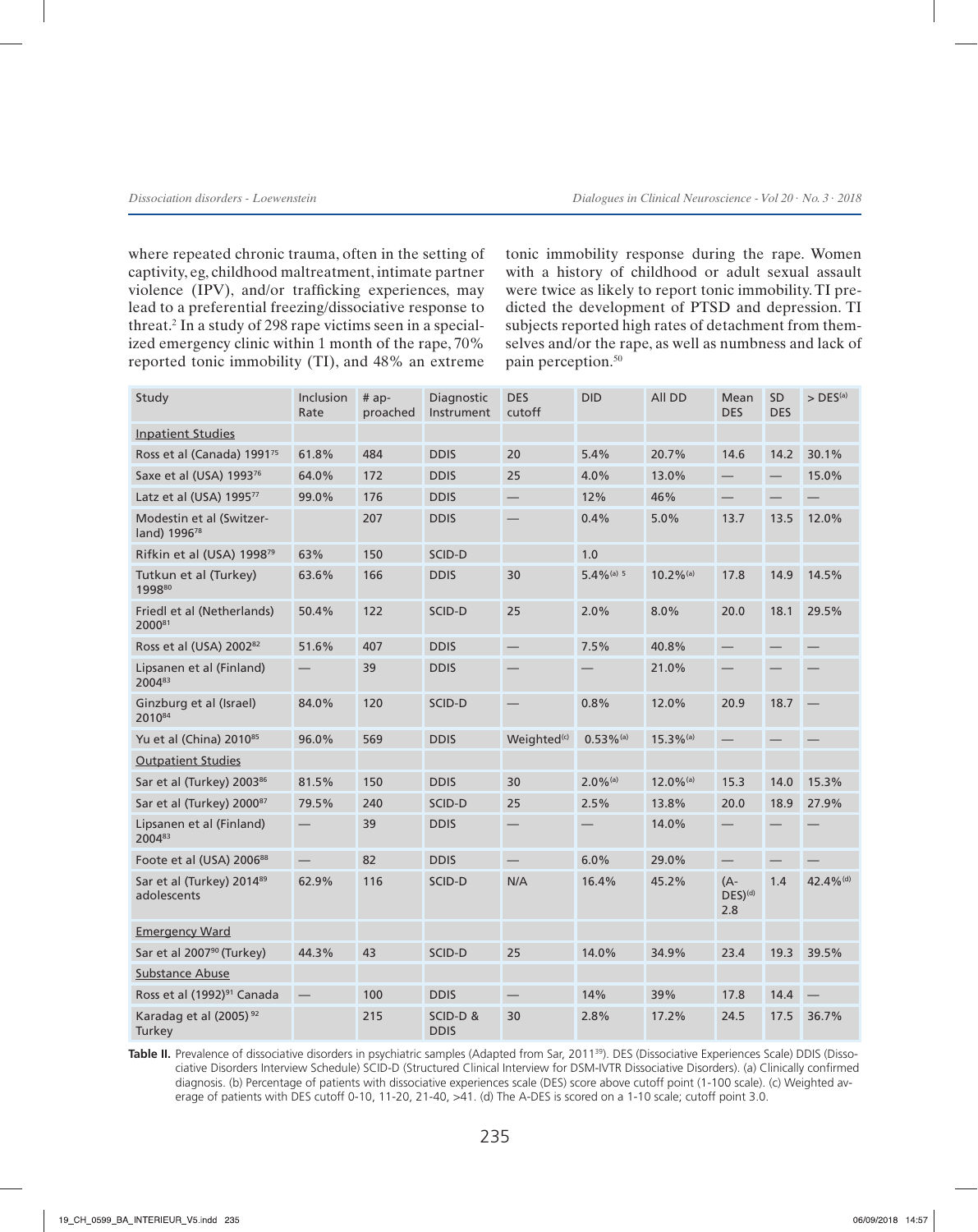The Dissociative Subtype of PTSD (PTSD-DS) has been identified in many traumatized populations, including large international samples, and may comprise 15% to 30% of individuals with PTSD.47 In fMRI studies, PTSD-DS subjects, in contrast those with non-dissociative PTSD, respond to personal trauma scripts with depersonalization/derealization and hypomotility, not flashbacks, and hyperarousal. PTSD-DS subjects show patterns of increased brain activation of frontal systems (medial and/or ventral pre-frontal cortex, dorsal anterior cingulate) and decreased activation of amygdala and insula. They show a pattern of decreased or no change in blood pressure and heart rate associated with these neural network patterns.<sup>51</sup>

Similarly, in response to aversive stimuli, Depersonalization/Derealization Disorder patients demonstrate inhibition of limbic arousal by increased activation of frontal systems along with autonomic blunting.2 Studies in clinical and nonclinical populations have identified neural network patterns associated with Dissociative Amnesia (DA) and Dissociative Fugue (DF)<sup>2,32</sup> that involve top-down inhibition by frontal systems of hippocampal, temporal and occipital lobe areas involved in autobiographical memory.2,32,52

PET and fMRI studies of DID patients found that selfstates subjectively experiencing traumatic memory scripts as personal autobiographical memory (Traumatic Identity State-TIS) showed patterns of limbic system activation and decreased activity in frontal systems similar to nondissociative PTSD patients, as well as autonomic changes typical of sympathetic hyperarousal.<sup>53</sup> Neutral Identity States (NIS) did not report experiencing trauma scripts as autobiographical memory. NIS showed brain and psychophysiological responses similar to PTSD-DS. Simulating controls had markedly different brain activation and psychophysiological patterns from DID patients.53

In an MRI study, women with DID had significantly reduced hippocampal and amygdalar volumes compared to healthy controls.<sup>54</sup> Many studies have shown a relationship to trauma and reduced hippocampal volume, especially to chronic trauma, thought to be related to the impact on the hippocampus of repeated release of glucocorticoids.38 Studies of amygdala volume in maltreated children and adults with a history of childhood adversity show that early, cumulative trauma, as reported by most DID patients, predicts stress-related reduction in amygdalar volumes, hypothesized as also due to the impact of repeated glucocorticoid release.<sup>38</sup>

#### **Genetic studies**

Genetic studies of dissociation suggest that there is a complex interplay between genetic factors and type, timing, and chronicity of trauma. Studies comparing child and adult cohorts of adoptive siblings, fraternal and identical twins suggest that genetics account for around 50% of the interindividual variance in dissociative symptoms, with "non-shared," stressful environmental experiences accounting for most of the additional variance.55 Studies have linked dissociation to the interaction of traumatic experiences with specific single nucleotide polymorphisms in genes related to the HPA axis (FKBP5), serotonergic (5-HTTLPR), dopaminergic (COMT) and BDNF systems.2

Gene by adversity interactions have been described for FKBP5, an endogenous regulator of the stress-neuroendocrine system, conferring risk for a number of psychiatric disorders including major depressive disorder, PTSD, and for dissociation.<sup>56</sup> In a prospective study of 279 maltreated and 171 non-maltreated low socioeconomic-group adolescents, significant interactive effects were found between scores on the Adolescent Dissociative Experiences Scale (A-DES), the developmental timing and chronicity of prior maltreatment, and the CATT haplotype of the FK506 binding protein 5 gene (FKBP5).57 The children in the study had been extensively screened at school age for maltreatment. In adolescents with no copies of the CATT haplotype, higher dissociation scores were significantly related to chronic maltreatment of early childhood onset, compared with adolescents with later onset and less chronic maltreatment, and non-maltreated adolescents.<sup>57</sup>

#### **Studies of acute dissociative responses to trauma**

Depersonalization/derealization symptoms are strongly associated with acute traumatic events including motor vehicle accidents and other forms of life-threatening danger.2,32 Peritraumatic dissociation, including depersonalization/derealization, tunnel vision, trance-like experiences, confusion, changes in time-sense, disorientation, and amnesia are significantly correlated with later development of PTSD.<sup>2,32</sup>

Military Survival, Evasions, Resistance, and Escape (SERE) training is offered by the US military and may be the closest ethical experimental model of traumatic stress in healthy, drug-free non-clinical volunteers. Ines-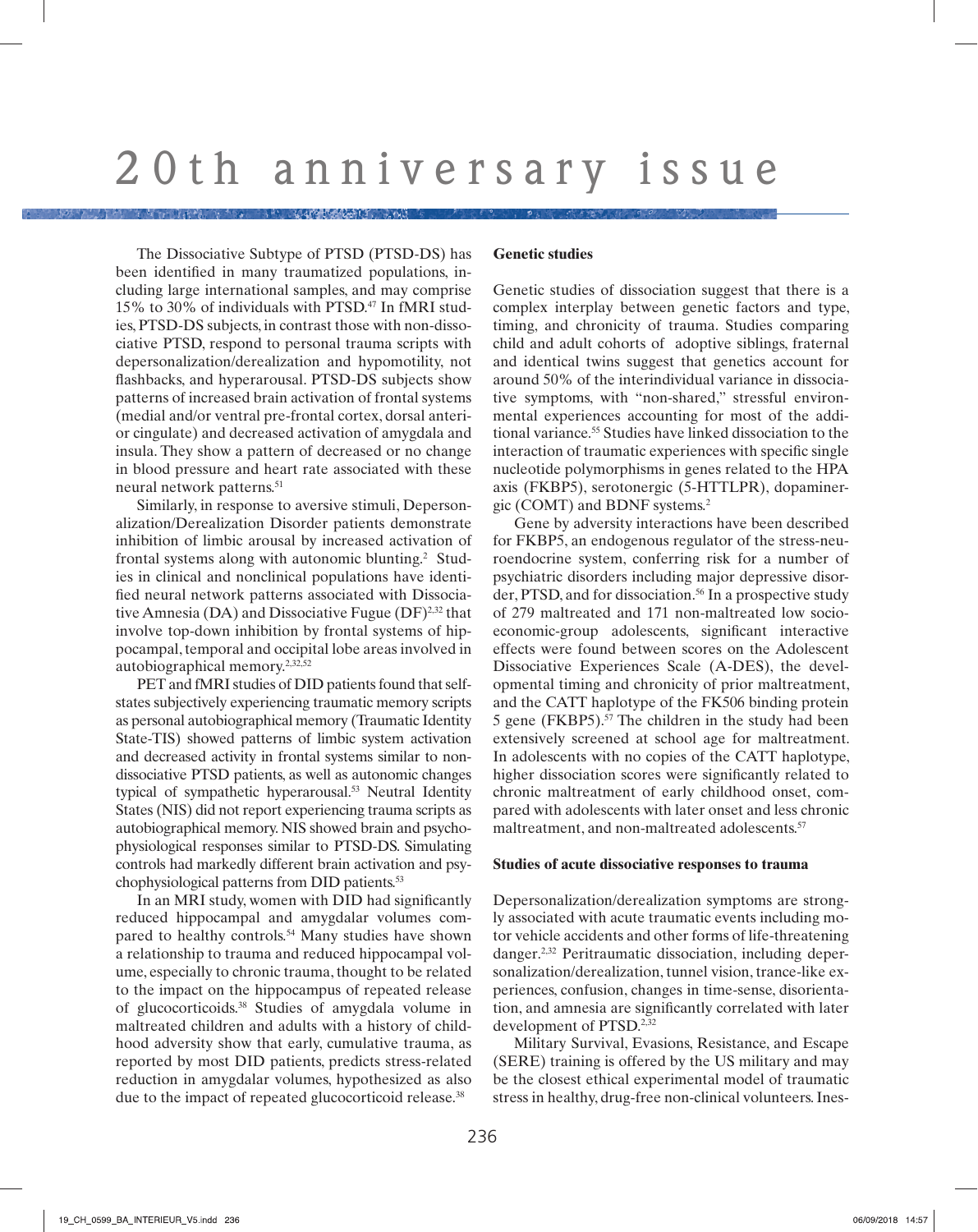capable stressors–based on American POW experiences in wartime–include days of semi-starvation, exhaustion, sleep deprivation, lack of control over hygiene and bodily functions, abusive interrogations, hooding, and lack of control over movement, social contact, and communication. SERE trainees showed significant differences between pretest and posttest scores on the Clinician Administered Dissociative States Scale (CADSS)36 with the greatest effects for depersonalization/derealization items.58,59 Higher dissociation scores were associated with poorer performance and significantly correlated with lower cortisol levels. The cortisol/dissociation finding supports the model that dissociation is related to decreased activation of the sympathetic stress system.58 Similar results were found in Norwegian naval cadets undergoing a POW simulation experience, and soldiers undertaking the grueling Combat Diver Qualification Course.58

## **Delayed recall of traumatic events - Dissociative Amnesia**

Based on the controversies over "recovered memory," many clinicians, members of the media, and the public disbelieve that there can be delayed recall of previously experienced traumatic events. Over 70 studies in clinical and nonclinical populations have documented amnesia for traumatic events.2,32 These include prospective studies, retrospective studies, studies of acutely traumatized soldiers after combat, victims of torture and genocide, and studies describing adults who fail to recall childhood traumas documented in their medical and/or social service records.4 In a study of over 9000 members of a large HMO participating in the Adverse Childhood Experiences Study  $(ACE Study)^{60}$  researchers found that the extent of childhood autobiographical memory disturbance–defined as inability to recall large aspects on one's childhood after age 4–was directly correlated with cumulative childhood adversities, particularly sexual abuse, physical abuse, and combined physical and sexual abuse.<sup>61</sup>

Another received idea is that delayed recall of trauma predicts confabulated pseudomemories.12 Comprehensive literature reviews have found no difference in accuracy between trauma memories with delayed or continuous recall.4 Proponents of the IM/SCM/FM rightly critique the commonly held naïve view that amnesia for trauma is entirely related to the severity of the

trauma.62 Many survivors of the European Holocaust had relatively low dissociation scores on the DES and relatively low scores on amnesia on standardized PTSD or dissociation inventories, although some Holocaust survivors endorsed dissociative amnesia.<sup>21</sup>

A variety of factors predict a relationship to amnesia for trauma. Interpersonal trauma, early life trauma, close personal relationship with the perpetrator, violence of the trauma, repeated trauma, sexual trauma, and level of betrayal, particularly by a childhood caregiver, all have been associated with later dissociative amnesia, although none definitively.2,32 The ACE researchers hypothesize that cumulative developmental trauma may have a generalized effect on memory systems, making substantial aspects of ordinary autobiographical memory for early life relatively unavailable for recall, not just memory for trauma.<sup>61</sup>

# **Dissociative Identity Disorder**

## **Childhood trauma**

DID is conceptualized as a childhood onset posttraumatic developmental disorder.<sup>63</sup> Every study that has examined the question of early life trauma and DID has found the highest rates of childhood adversity, primarily beginning before the age of 6, in the histories of DID individuals, compared with any other diagnostic group.<sup>2,32</sup> In 10 studies of DID, childhood sexual abuse was found in 70% to 100% (median 83%); childhood physical abuse in 60% to 95% (median 81%); and both sexual and physical abuse in 77% to 100%, (median 94%), often by multiple perpetrators over many years.2,32 Studies of children with DID have found 95% of maltreatment reports substantiated by social services.<sup>64</sup> Intensive case studies of DID adults have confirmed histories of severe, repeated childhood maltreatment based on corollary accounts, and childhood school, social service and medical records.2,32 Consistent with a lifelong, childhood onset disorder, DID has been documented in children, adolescents, adults, and in geriatric samples.2,32

DID patients have a pattern of comorbid disorders and behaviors consistent with other severely traumatized populations. In clinical studies, 79% to 100% of DID patients met diagnostic criteria for comorbid PTSD; 83% to 96 % for comorbid depression; and 83% to 96% had a history of current or past substance abuse.2,32,60 In clinical studies, 92% to 100% of DID pa-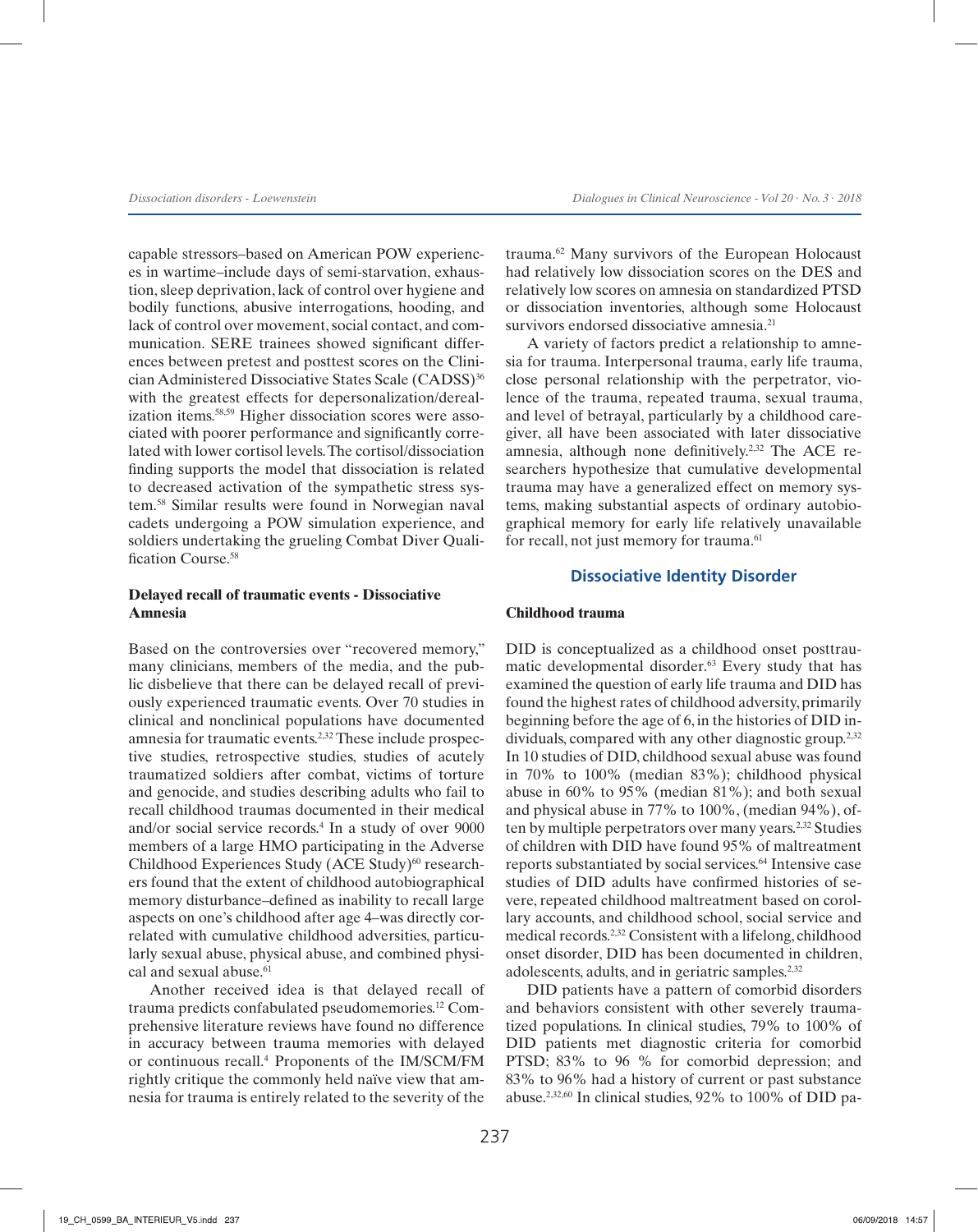tients endorsed current or past suicidal ideation; 60% to 80% reported a history of suicide attempts; 78% reported non-suicidal self-destructive behavior.2,32 Logistic regression analysis of DD patients in an inner-city clinic found that a significant relationship remained only for multiple suicide attempts and dissociation when BPD, PTSD, substance abuse, and trauma history were entered into the analysis.45

Across studies, DID patients spend an average of 5-12.4 years in the mental health system before correct diagnosis, receiving an average of 3-4 incorrect diagnoses. In epidemiological studies, DID individuals had significantly lower mean GAF scores compared to other psychiatric disorders, even after controlling for age and gender, and have been characterized as having a severe, chronic, persistent mental illness.2,32 DID individuals are frequently treated in more restrictive levels of care, with substantial cost to the mental health system.<sup>2,32</sup>

### **Clinical presentation**

Symptom patterns of DID patients differ from portrayals in the media and many psychiatric and psychology textbooks. These portrayals are characterized by florid, histrionic behavior, and repeated, dramatic state switching between highly elaborated, distinct self-states, with stable characteristics over time–like "separate people."2,32 Factor analytic studies have generally found that DID symptoms are subtle and covert.<sup>2,32</sup> They are characterized by overlapping and interfering states that typically manifest as inner voices or through symptoms of passive influence, not florid switching behavior–a state of multiple overlapping states.<sup>63</sup> Commonly, these states are not elaborated beyond a sense of personal identity, a self-representation, a set of (state-dependent) autobiographical memories, a sense of ownership of personal experience, and a capacity to control behavior, either directly or through influencing other states.<sup>2,32</sup> State switching may be relatively uncommon in DID, with states more typically subtly shifting, consistent with better functioning.<sup>2,32</sup> Studies repeatedly show that clinicians must make active efforts to diagnose DID in the clinical interview, rather than expect the disorder to dramatically appear.1,2,32,65

Contrary to common belief, the elaboration of the "fascinating" external characteristics of the states, with varying names, wardrobes, hairstyles, accents, etc. is not essential to DID diagnosis or core phenomenology.<sup>2,32</sup>

Cross-cultural studies suggest that many of these external self-state characteristics represent socio-cultural influences on DID symptoms–actually congruent with aspects of the SCM.2,32 However, the clinical presentation of all psychiatric disorders is shaped by social and cultural factors.1,2,32 These sociocultural factors do not invalidate DID, any more than they invalidate mood disorders or psychotic disorders.4

Paradoxically, psychological assessment data suggest that early life dissociation is also a protective and resilience factor that allows for preservation of capacity for attachment, psychological complexity, intellectual abilities, creativity, sense of humor, and hopefulness.2,66 When not overwhelmed by posttraumatic intrusions, DID patients show good reality testing, diminished cognitive distortions, and a hyperdeveloped capacity to observe their own psychological processes. These predict a positive response to a psychodynamically informed, insight-oriented psychotherapy.2,66 In these studies, DID patients differed significantly from BPD patients, contradicting the IM/SCM/FM.2,65,66

Other studies have shown significant differences between DID and BPD, including extent and type of dissociative symptoms on the DES and SCID-D; severity and earlier onset of childhood trauma in DID; and studies showing that BPD symptoms in DID are related to severely dysregulated dissociative and PTSD symptoms, and mostly remit when the DID patient stabilizes.2,65 A subgroup of BPD patients, when administered diagnostic interviews, will meet criteria for undiagnosed DD, such as DID.<sup>65</sup>

Studies comparing the validity of the DID diagnosis to that of other psychiatric disorders, across the three major validity paradigms for psychiatric disorders, found that DID satisfies virtually all of the criteria for inclusion, and none for exclusion from the current DSM diagnostic system.2,65

#### **Childhood development and DID**

Naïve views of the developmental origins of DID posit that the child's psyche–"the personality born into the body"–is "shattered" by trauma, fragmenting the mind, and creating "separate people in one body." A more developmentally congruent model hypothesizes that overwhelming early trauma, attachment disturbances, and lack of soothing or comfort after trauma prevent the normal development of continuity of the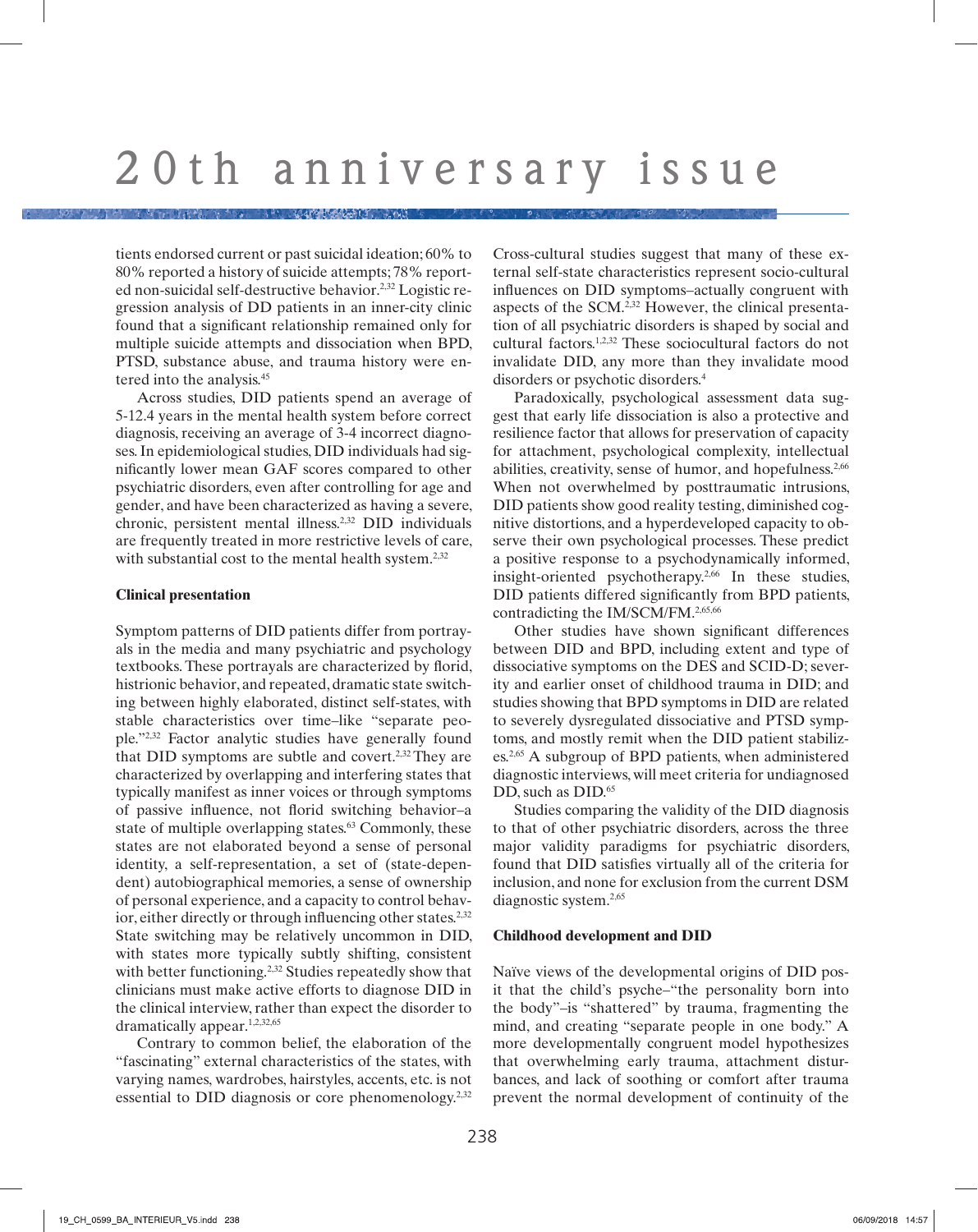young child's sense of self across states and contexts.63 This produces multiple senses of self, often in conflict with one another, that differentiate over developmental time. DID is more like a never-assembled psychological jigsaw puzzle, not a shattered mirror.<sup>2,63</sup> All the DID self-states constitute the mind of the person; they are not "separate people."2,65 Contrary to popular belief, in DID treatment, the "whole human being" is held responsible for the behavior ascribed to any self state, even if amnesia is claimed.7

### **Treatment outcome studies of DID**

Treatment outcome studies of the phasic trauma treatment model of  $DID<sub>1</sub><sup>67</sup>$  including recent international, prospective, longitudinal studies, have found that DID improves with appropriate treatment and that costs to the health system for DID treatment can decrease substantially as well.<sup>2,8,65</sup> In an international, 30-month, prospective, longitudinal study patients and therapists reported lower rates of hospitalization; decreased suicide attempts and self-destructive behavior; significant decreases in depression, PTSD, and dissociative symptoms; reduced substance abuse; physical pain, and general distress; and an increase in "feeling good." Patients also evinced significantly increased engagement in relationships, work, school, or volunteer jobs.<sup>8</sup> A prospective study of Norwegian inpatients with a history of sexual abuse and other traumas on a specialized trauma unit, showed that, unless specifically treated, severe dissociative symptoms predicted negative outcome at 1-year follow up.10

#### **Depersonalization Derealization Disorder**

DPDRD is not associated with the same controversies as DA and DID. Due to lack of professional awareness of DD, many DPDRD patients, who are often very anxious and depressed, are only conceptualized as suffering from these other disorders, as depersonalization/derealization symptoms may occur across many psychiatric diagnoses.2,32 Lifetime prevalence of DPDRD may be about 2.5% in the general population.2,32 Many DPDRD patients have a chronic course with severe impairment. DPDRD is strongly related to a history of childhood emotional abuse, but not to physical or sexual abuse.<sup>2,32</sup> Emotional abuse has been linked to adverse psychobiological outcomes, including higher dissociation scores,

in non-clinical, general population samples.<sup>38</sup> Severely ill DPDRD patients are markedly impaired. There is no psychotropic regimen or psychotherapy that has shown consistent efficacy in alleviating DPDRD.<sup>2,32</sup>

## **Discussion**

The posttraumatic basis of dissociation/DD has been demonstrated in the vast majority of studies in clinical and non-clinical populations.<sup>2,4</sup> Dalenberg et al,<sup>4</sup> in a series of meta-analyses of over 1500 studies, contrasted evidence for the TM versus the IM/SCM/FM. They concluded: "…[T]hat there is strong empirical support for the hypothesis that trauma causes dissociation, and that dissociation remains related to trauma history when fantasy proneness is controlled. We find little support for the hypothesis that the dissociation–trauma relationship is due to fantasy proneness or confabulated memories of trauma."<sup>4</sup> (p 550). Contrary to common beliefs, this study found that overall, average weighted effect sizes between dissociation and multiple suggestibility paradigms, accounted for 1% to 3% of the variance across suggestibility types.4

There is an increasingly compelling alignment of genetic, neurobiological, developmental, clinical, historical, and treatment outcome data on dissociation/DD.2 DID may be a minimum 1% of the general population; DPDRD may be as high as  $2.5\%$ .<sup>2,32,39</sup> By the time many DD patients are correctly diagnosed, they are demoralized and have suffered substantial secondary losses from years of unproductive treatment, hospitalizations, suicide attempts, disfiguring self-harm, disability, and careers as chronic "treatment resistant" patients.<sup>2,32</sup> Transdiagnostically, elevated dissociation predicts poorer clinical outcome, unless directly treated.6,65

Treatment outcome studies of DID have shown reductions in suicidal and self-destructive behavior, as well as fewer inpatient admissions, and substantial reduced costs for treatment.<sup>7,8,10,65</sup> DID is a childhood onset disorder.<sup>63</sup> The role of dissociation in the inter-generational transmission of trauma and family violence remains a relatively unexplored area. Earlier intervention may allow better treatment of dissociative children and adolescents<sup>63,68</sup>

There are no studies in clinical populations to support the IM/SCM/FM. There are no treatment outcome studies to test these models. Recently, IM/SCM/FM proponents have suggested that sleep pathology is a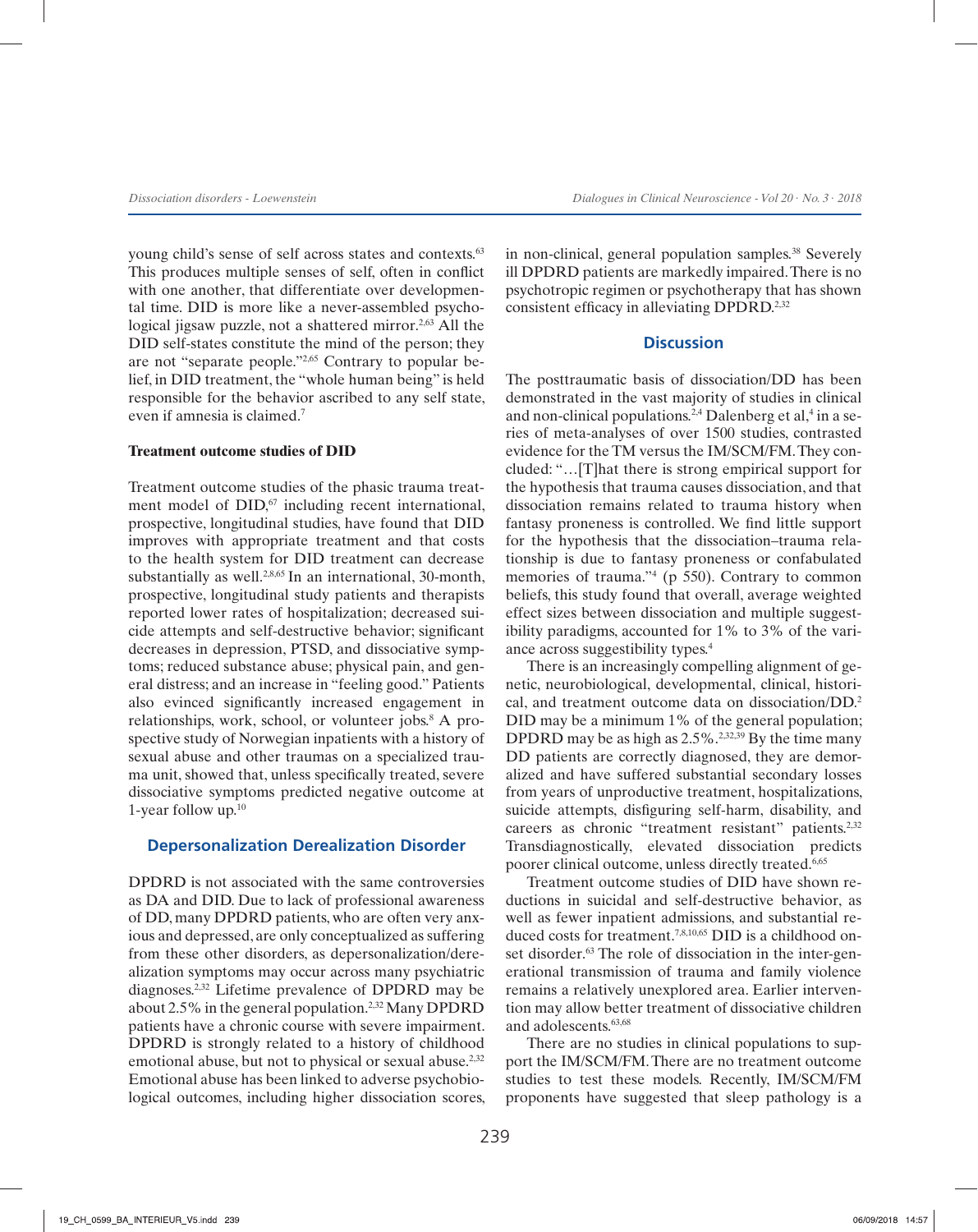causative factor in dissociation and could align the TM and the IM/SCM/FM.<sup>69</sup> Here, posttraumatic sleep disorders lead to dissociation, causing fantasy-proneness, memory confabulations, and, through SCM factors, a false belief in having multiple selves. They do not explore the possibility that sleep problems are symptomatic of severe DD, not causative. For example, an often refractory, multifaceted sleep disorder has been described in severely dissociative, complex trauma patients.2,7 It consists of PTSD nightmares and sleep disruptions; mood-disorder-related sleep symptoms; posttraumatic reactivity to night, bed, sleep, etc. due to nocturnal childhood sexual and physical assaults; and, in DID, nighttime interactions of self-states that interfere with sleep.2

Diagnosis and treatment of dissociation/DD is a major public health issue. DD patients represent a large underserved population whose lack of recognition leads to substantial human and societal costs. Males with DD may particularly go unrecognized. The powerful relationship of dissociation, DD, and suicidal and self-destructive behavior needs to be part of efforts to lower suicide risk in general and clinical populations.

Every mental health training program should devote substantial resources to education about traumarelated disorders including dissociation/DD. Most DD research, like the recent treatment outcome studies, has been bootstrapped by dedicated researchers with minimal external funding.8 Funding should be directed to dissociation/DD research. Research on dissociation/ DD may also make important contributions to understanding relationships of mind/brain/body through study of discrete behavioral states (DBS).<sup>70</sup> DBS models may help elucidate many mind/brain/body conundrums in neuroscience, psychology, and psychiatry.70

The fantasy is that DD patients do not exist. The sociocognitive problem is the cultural and professional dismissal and obliviousness to the extent and severity of the kind of trauma that generates dissociation/DD, and the ubiquity of DD patients. Failure to properly diagnose and treat DD has a very high human cost. This is the real iatrogenesis.  $\Box$ 

**Disclosure/Acknowledgments:** The author reports no conflicts of interest.

#### **REFERENCES**

**1.** American Psychiatric Association. *Diagnostic and Statistical Manual of Mental Disorders DSM-5.* 5 ed. Washington, DC: American Psychiatric Press; 2013.

**2.** Loewenstein RJ, Frewen PA, Lewis-Fernández R. Dissociative Disorders. In: Sadock BJ, Sadock VA, Ruiz P, eds. *Kaplan & Sadock's Comprehensive Textbook of Psychiatry.* Vol 1. 10th ed. Philadelphia, PA: Wolters Kluwer/ Lippincott Williams & Wilkens; 2017:1866-1952.

**3.** Ellenberger HF. *The Discovery of the Unconscious.* New York, NY: Basic Books; 1970.

**4.** Dalenberg CJ, Brand BL, Gleaves DH, et al. Evaluation of the evidence for the trauma and fantasy models of dissociation. *Psychol Bull.*  2012;138(3):550-588.

**5.** Waller NG, Putnam FW, Carlson EB. Types of dissociation and dissociative types: A taxonometric analysis of dissociative experiences. *Psychol Methods.* 1996;1(3):300-321.

**6.** Lyssenko L, Schmahl C, Bockhacker L, Vonderlin R, Bohus M, Kleindienst N. Dissociation in psychiatric disorders: A meta-analysis of studies using the Dissociative Experiences Scale. *Am J Psychiatry.* 2017:appiajp201717010025.

**7.** Brand BL, Loewenstein RJ, Lanius R. Treatment of Dissociative Identity Disorder. In: Gabbard GO, ed. *Gabbard's Treatments of Psychiatric Disorders*. 5th ed. Washington, DC: American Psychiatric Association Press; 2014:439- 458.

**8.** Brand BL, McNary SW, Myrick AC, et al. A longitudinal naturalistic study of patients with dissociative disorders treated by community clinicians. *Psychol Trauma.* 2012;5(4):301-308.

**9.** Paris J. The rise and fall of dissociative identity disorder. *J Nerv Ment Dis.* 2012;200(12):1076-1079.

**10.** Brand BL, Loewenstein RJ, Spiegel D. Dispelling myths about dissociative identity disorder treatment: an empirically based approach. *Psychiatry.*  2014;77(2):169-189.

**11.** Loewenstein RJ, Welzant V. Pragmatic approaches to stage oriented treatment for early life trauma related complex posttraumatic stress and dissociative disorders. In: Lanius RA, Vermetten E, Pain C, eds. *The Hidden Epidemic: The Impact of Early Life Trauma on Health and Disease.* Cambridge, UK: Cambridge University Press; 2010:257-267.

**12.** McHugh PR. *Try to Remember: Psychiatry's Clash over Meaning, Memory, and Mind.* New York, NY: Dana Press; 2008.

**13.** Lilienfeld SO, Lynn SJ, Kirsch I, et al. Dissociative identity disorder and the sociocognitive model: recalling the lessons of the past. *Psychol Bull.*  1999;125(5):507-523.

**14.** Giesbrecht T, Lynn SJ, Lilienfeld SO, Merckelbach H. Cognitive processes in dissociation: an analysis of core theoretical assumptions. *Psychol Bull.* 2008;134(5):617-647.

**15.** Bogousslavsky J. *Hysteria: The Rise of an Enigma.* Vol 35. Basel, Switzerland: Karger; 2014.

**16.** McHugh PR. Psychiatric misadventures. *The American Scholar.*  1992;62:497-510.

**17.** van der Hart O, Friedman B. A Reader's guide to Pierre Janet on dissociation: a neglected intellectual heritage. *Dissociation.* 1989;2(1):3-16.

**18.** Brenneis CB. Multiple personality: Fantasy proneness, demand characteristics, and indirect communication. *Psychoanal Psychol.* 1996;13:367-387.

**19.** Hustvedt A. *Medical Muses: Hysteria in Nineteenth-Century Paris.* New York, NY: Norton; 2011.

**20.** Walusinski O. The girls of La Salpetriere. In: Bogousslavsky J, ed. *Hysteria: The Rise of an Enigma.* Vol 35. Basel, Switzerland: Karger; 2014:65-77. **21.** Kuch K, Cox BJ. Symptoms of PTSD in 124 survivors of the Holocaust. *Am J Psychiatry.* 1992;149:337-340.

**22.** Carlson EB, Rosser-Hogan R. Trauma experiences, posttraumatic stress, dissociation, and depression in Cambodian refugees. *Am J Psychiatry.* 1991;148:1548-1551.

**23.** Van Ommeren M, de Jong JT, Sharma B, Komproe I, Cardena E. Psychiatric disorders in tortured Bhutanese refugees in Nepal. *Arch Gen Psychiatry.* 2001;58:475-482.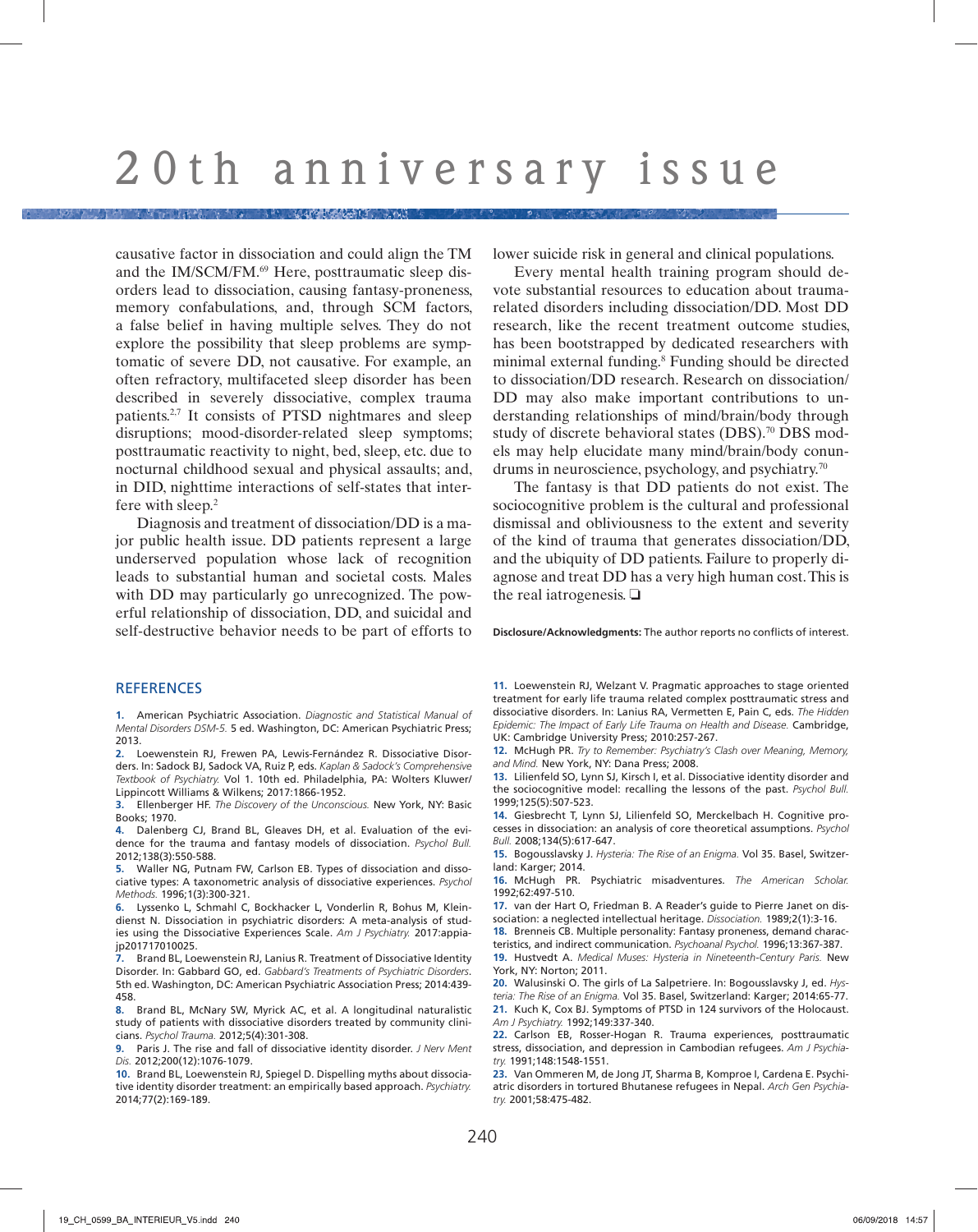**24.** Kira IA, Ashby JS, Odenat L, Lewandowsky L. The mental health effects of torture trauma and Its severity: a replication and extension. *Psychology.* 2013;04(05):472-482.

**25.** Kempe CH, Silverman FN, Steele BF, Droegmueller W, Silver HK. The battered-child syndrome. *JAMA.* 1962;181:17-24.

**26.** Herman JL. *Trauma and Recovery.* 3 ed. New York, NY: Basic Books; 2015.

**27.** Sonnenberg SM, Blank AS, Talbott JA, eds. *The Trauma of War: Stress and Recovery in Vietnam Veterans.* Washington DC: American Psychiatric Press; 1985.

**28.** Hilgard ER. *Divided Consciousness: Multiple Controls in Human Thought and Action (Expanded Edition).* New York, NY: John Wiley and Sons; 1986. **29.** Schreiber FR. *Sybil.* Chicago, IL: Regnery; 1976.

**30.** Scheflin AW, Brown DW. The false litigant syndrome: "Nobody would

say that unless it was the truth." *J Psychiat Law.* 1999;27(3):649-705.

**31.** Steinberg M. *The Structured Clinical Interview for DSM-IV Dissociative Disorders-revised (SCID-D-R).* Washington, DC: American Psychiatric Press; 1994.

**32.** Spiegel D, Loewenstein RJ, Lewis-Fernandez R, et al. Dissociative disorders in DSM-5. *Depress Anx.* 2011;28(9):824-852.

**33.** Bernstein EM, Putnam FW. Development, reliability, and validity of a dissociation scale. *J Nerv Ment Dis.* 1986;174:727-735.

**34.** Armstrong J, Putnam FW, Carlson E, Libero D, Smith S. Development and validation of a measure of adolescent dissociation: The Adolescent Dissociative Experience Scale. *J Nerv Ment Dis.* 1997;185:491-497.

**35.** Ross CA, Heber S, Norton GR, Anderson D, Barchet P. The dissociative disorders interview schedule: A structrured interview. *Dissociation.*  1989(2):169-178.

**36.** Bremner JD, Krystal JH, Putnam FW, et al. Measurement of dissociative states with the clinician-administered dissociative states scale (CADSS). *J Traum Stress* 1998;11(125-136).

**37.** Granqvist P, Sroufe LA, Dozier M, et al. Disorganized attachment in infancy: a review of the phenomenon and its implications for clinicians and policy-makers. *Attach Hum Dev.* 2017;19(6):534-558.

**38.** Teicher MH, Samson JA, Anderson CM, Ohashi K. The effects of childhood maltreatment on brain structure, function and connectivity. *Nature Rev Neurosci.* 2016;17:652-666.

**39.** Sar V. Epidemiology of dissociative disorders: An overview. *Epidemiology Research International.* 2011;2011:1-8.

**40.** Sar V, Akyuz G, Dogan O. Prevalence of dissociative disorders among women in the general population. *Psychiatry Res.* 2007;149(1-3):169-176.

**41.** Maaranen P, Tanskanen A, Hintikka J, et al. The course of dissociation in the general population: a 3-year follow-up study. *Compr Psychiatry.*  2008;49(3):269-274.

**42.** Tolmunen T, Maaranen P, Hintikka J, et al. Dissociation in a general population of Finnish adolescents. *J Nerv Ment Dis.* 2007;195(7):614-617.

**43.** Tolmunen T, Rissanen ML, Hintikka J, et al. Dissociation, self-cutting, and other self-harm behavior in a general population of Finnish adolescents. *J Nerv Ment Dis.* 2008;196(10):768-771.

**44.** Ford JD, Gomez JM. The relationship of psychological trauma and dissociative and posttraumatic stress disorders to nonsuicidal self-injury and suicidality: a review. *J Trauma Dissociation.* 2015;16(3):232-271.

**45.** Foote B, Smolin Y, Neft DI, Lipschitz D. Dissociative disorders and suicidality in psychiatric outpatients. *J Nerv Ment Dis.* 2008;196(1):29-36.

**46.** Kessler RC, Warner CH, Ivany C, et al. Predicting suicides after psychiatric hospitalization in US Army soldiers: the Army Study to Assess Risk and Resilience in Servicemembers (Army STARRS). *JAMA Psychiatry.*  2015;72(1):49-57.

**47.** Stein DJ, Koenen KC, Friedman MJ, et al. Dissociation in posttraumatic stress disorder: evidence from the world mental health surveys. *Biol Psychiatry.* 2013;73(4):302-312.

**48.** Elbert T, Schauer M. Dissociation following traumatic stress. *Zeitschrift für Psychologie / J of Psychol.* 2010;218(2):109-127.

**49.** Porges SW. *The Polyvagal Theory: Neurophysiological Foundations of Emotions, Attachment, Communication, and Self-regulation.* New York, NY: Norton; 2011.

**50.** Moller A, Sondergaard HP, Helstrom L. Tonic immobility during sexual assault - a common reaction predicting post-traumatic stress disorder and severe depression. *Acta Obstet Gynecol Scand.* 2017;96(8):932-938.

**51.** Lanius RA, Vermetten E, Loewenstein RJ, et al. Emotion modulation in PTSD: Clinical and neurobiological evidence for a dissociative subtype. *Am J Psychiatry.* 2010;167(6):640-647.

**52.** Anderson MC, Hanslmayr S. Neural mechanisms of motivated forgetting. *Trends Cog Sci.* 2014;18(6):279-292.

**53.** Reinders AA, Willemsen AT, Vissia EM, Vos HP, den Boer JA, Nijenhuis ER. The psychobiology of authentic and simulated dissociative personality states: the full monty. *J Nerv Ment Dis.* 2016;204(6):445–457.

**54.** Vermetten E, Schmahl C, Lindner S, Loewenstein RJ, Bremner JD. Hippocampal and amygdalar volumes in dissociative identity disorder. *Am J Psychiatry.* 2006;163(4):630-636.

**55.** Becker-Blease KA, Deater-Deckard K, Eley T, Freyd JJ, Stevenson J, Plomin R. A genetic analysis of individual differences in dissociative behaviors in childhood and adolescence. *J Child Psychol Psychiatry.* 2004;45(3):522- 532.

**56.** Matosin N, Halldorsdottir T, Binder EB. Understanding the molecular mechanisms underpinning gene by environment interactions in psychiatric disorders: the FKBP5 model. *Biol Psychiatry.* 2018;83(10):821-830.

**57.** Yaylaci FT, Cicchetti D, Rogosch FA, Bulut O, Hetzel SR. The interactive effects of child maltreatment and the FK506 binding protein 5 gene (FKBP5) on dissociative symptoms in adolescence. *Dev Psychopathol.*  2016:1-13.

**58.** Morgan CA, Southwick SM, Hazlett G, Steffian G. Symptoms of dissociation in healthy military populations. In: Vermetten E, Dorahy M, Spiegel D, eds. *Traumatic Dissociation*. Washington, DC: American Psychiatric Press; 2007:157-179.

**59.** Morgan CA, Hazlett G, Wang S, Richardson EG, Schnurr PP, Southwick SS. Symptoms of dissociation in humans experiencing acute, uncontrollable stress: a prospective investigation. *Am J Psychiatry.* 2001;158:1239– 1247.

**60.** Felitti VJ, Anda RF. The relationship of adverse childhood experiences to adult medical disease, psychiatric disorders and sexual behavior. In: Lanius RA, Vermetten E, Pain C, eds. *The Hidden Epidemic: The Impact of Early Life Trauma on Health and Disease.* Cambridge, UK: Cambridge University Press; 2010:77-87.

**61.** Brown DW, Anda RF, Edwards VJ, Felitti VJ, Dube SR, Giles WH. Adverse childhood experiences and childhood autobiographical memory disturbance. *Child Abuse and Negl.* 2007;31(9):961-969.

**62.** McNally RJ. Debunking myths about trauma and memory. *Can J Psychiatry.* 2005;50(13):817-822.

**63.** Putnam FW. *Dissociation in Children and Adolescents: A Developmental Model.* New York: Guilford; 1997.

**64.** Hornstein N, Putnam FW. Clinical phenomenology of child and adolescent dissociative disorders. *J Am Acad Child Adolesc Psychiatry.*  1992;31:1077-1085.

**65.** Brand BL, Sar V, Stavropoulos P, et al. Separating fact from fiction: An empirical examination of six myths about dissociative identity disorder. *Harv Rev Psychiatry.* 2016;24(4):257-270.

**66.** Brand BL, Armstrong JG, Loewenstein RJ. Psychological assessment of patients with dissociative identity disorder. *Psychiatr Clin North Am.*  2006;29(1):145-168, x.

**67.** International Society for the Study of Dissociation, (Chu JA, Dell PF, Van Der Hart, O et al). Guidelines for treating dissociative identity disorder in adults, third revision. *J Trauma Dissociation.* 2011;12(2):115- 187.

**68.** Silberg JL. *The Child Survivor: Healing Developmental Trauma and Dissociation.* New York, NY; London, UK: Routledge; 2013.

**69.** Lynn SJ, Lilienfeld SO, Merckelbach H, Giesbrecht T, van der Kloet D. Dissociation and dissociative disorders. *Curr Direc Psychol Sci.* 2012;21(1):48-53.

**70.** Putnam FW. *The Way We Are: How States of Mind Influence Our Identities, Personality, and Potential for Change.* New York, NY: IUP; 2016.

**71.** Ross C. The epidemiology of multiple personality disorder and dissociation. *Psychiatr Clin North Am*. 1991;14:503-517.

**72.** Johnson JG, Cohen P, Kasen S, Brook JS. Dissociative disorders among adults in the community, impaired functioning, and axis I and II comorbidity. *J Psychiatr Res*. 2006;40(2):131-140.

**73.** Maaranen P, Tanskanen A, Honkalampi K, Haatainen K, Hintikka J, Viinamaki H. Factors associated with pathological dissociation in the general population. *Aust N Z J Psychiatry*. 2005;39(5):387-394.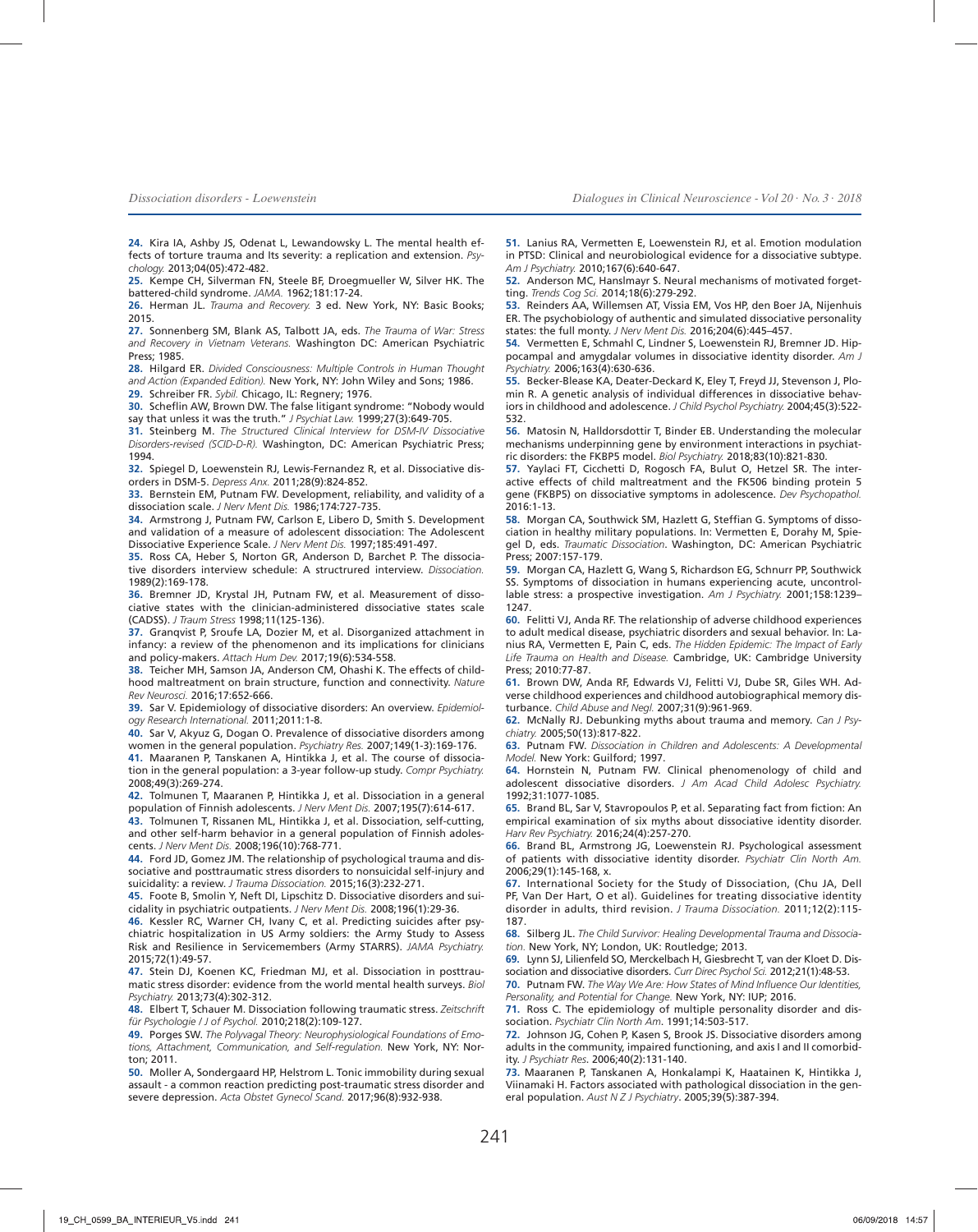A ROLL RESERVED ON THE BUILDING

**74.** Maaranen P, Tanskanen A, Haatainen K, et al. The relationship between psychological and somatoform dissociation in the general population. *J Nerv Ment Dis.* 2005A;193(10):690-692.

**75.** Ross CA, Anderson G, Fleisher WP, Norton GR. The frequency of multiple personality disorder among psychiatric inpatients. *Am J Psychiatry*. 1991;148:1717-1720.

**76.** Saxe GN, van der Kolk BA, Berkowitz R, et al. Dissociative disorders in psychiatric inpatients [see comments]. *Am J Psychiatry*. 1993;150(7):1037- 1042.

**77.** Latz TT, Kramer SI, Hughes DL. Multiple personality disorder among female inpatients in a state hospital. *Am J Psychiatry*. 1995;152(9):1343-1348. **78.** Modestin J. Multiple personality disorder in Switzerland. *Am J Psychiatry*. 1992;149:88-92.

**79.** Rifkin A, Ghisalbert D, Dimatou S, Jin C, Sethi M. Dissociative identity disorder in psychiatric inpatients. *Am J Psychiatry*. 1998;155:844-845.

**80.** Tutkun H, Sar V, Yargiç LI, Özpulat T, Yanik M, Kiziltan E. Frequency of dissociative disorders among psychiatric inpatients in a Turkish university clinic. *Am J Psychiatry*. 1998;155:800-805.

**81.** Friedl MC, Draijer N. Dissociative disorders in Dutch psychiatric inpatients. *Am J Psychiatry*. 2000;157:1012-1013.

**82.** Ross CA, Duffy CMM, Ellason JW. Prevalence, reliability and validity of dissociative disorders in an inpatient setting. *J Trauma Dissociation*. 2002;3(1):7-17.

**83.** Lipsanen T, Korkeila J, Peltola P, Jarvinen J, Langen K, Lauerma H. Dissociative disorders among psychiatric patients. *Eur Psychiatry*. 2004;19(1):53-55.

**84.** Ginzburg K, Somer E, Tamarkin G, Kramer L. Clandestine psychopathology: unrecognized dissociative disorders in inpatient psychiatry. *J Nerv Ment Dis*. 2010;198(5):378-381.

**85.** Yu J, Ross CA, Keyes BB, et al. Dissociative disorders among Chinese inpatients diagnosed with schizophrenia. *J Trauma Dissociation*. 2010;11(3):358-372.

**86.** Sar V, Kundakci T, Kiziltan E, et al. The Axis-I dissociative disorder comorbidity of borderline personality disorder among psychiatric outpatients. *J Trauma Dissociation*. 2003;4(1):119-136.

**87.** Şar V, Tutkun H, A, B., Bakim B, Baral I. Frequency of dissociative disorders among psychiatric outpatients in Turkey. *Compr Psychiatry*. 2000;41:216-222.

**88.** Foote B, Smolin Y, Kaplan M, Legatt ME, Lipschitz D. Prevalence of Dissociative Disorders in Psychiatric Outpatients. *Am J Psychiatry*. 2006;163(4):623-629.

**89.** Sar V, Onder C, Kilincaslan A, Zoroglu SS, Alyanak B. Dissociative identity disorder among adolescents: prevalence in a university psychiatric outpatient unit. *J Trauma Dissociation*. 2014;15(4):402-419.

**90.** Sar V, Koyuncu A, Ozturk E, et al. Dissociative disorders in the psychiatric emergency ward. *Gen Hosp Psychiatry*. 2007;29:45-50.

**91.** Ross CA, Kronson J, Koensgen S, Barkman K, Clark P, Rockman G. Dissociative comorbity in 100 chemically dependent patients. *Hospital and Community Psychiatry*. 1992;43(8):840-842.

**92.** Karadag F, Sar V, Tamar Gurol D, Evren C, Karagoz M, Erkiran M. Dissociative disorders among inpatients with drug or alcohol dependency. *J Clin Psychiatry*. 2005;66(10):1247-1253.